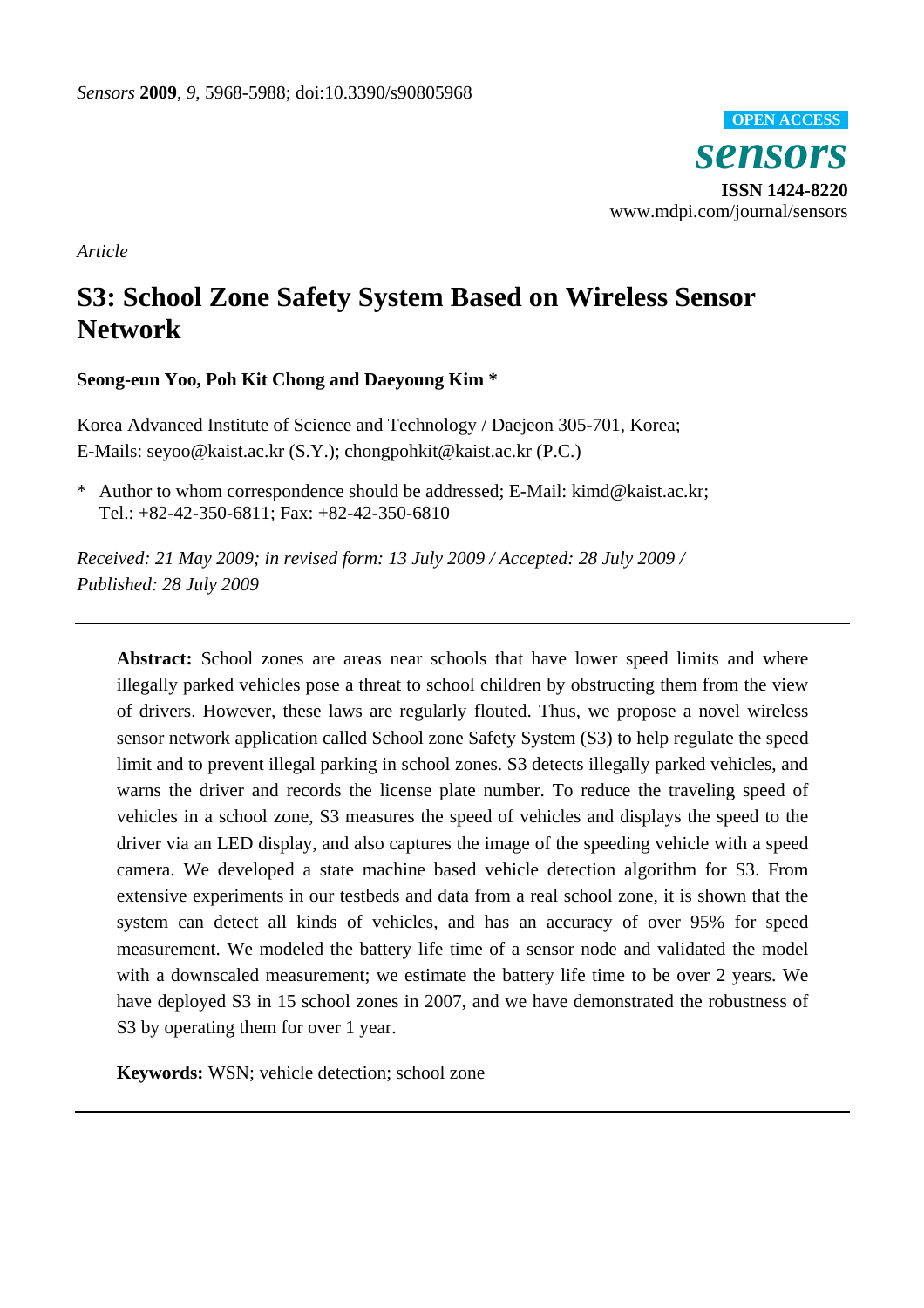## **1. Introduction**

With the research and development advancements in technology relevant to WSNs (wireless sensor networks) such as MEMS (Micro-Electro-Mechanical Systems), low power communication protocols, and low power embedded software, there has been an increase in trials deploying WSN applications including consumer electronics, PC peripherals, home automation, home security, personal healthcare, toys and games, industrial control and monitoring, asset management [1], and intelligent agriculture [2]. In addition, ITS (Intelligent Transport System) and telematics [3-9] have advantages by incorporating WSNs, since sensors can be paved into the road. In this paper, we propose a novel WSN application called School zone Safety System or S3, and report real world experiences from its development and deployment.

Accidents in a school zone have higher fatality rates since most of them involve children. Children may not be able to judge the velocity of vehicles and just cross the road. To reduce the incidence of fatal pedestrian crashes, practices that can obstruct the view of drivers need to be avoided and vehicle travel speeds must be kept low [10]. There are many analyses which demonstrate the relationship between vehicle travel speeds and incidence of fatal pedestrian crashes. Anderson *et al*. analyzed the relationship, and they report the result quantitatively [11].

To measure vehicle speed and detect parked vehicles, vehicle detection technology is required. For vehicle detection, conventionally a wired loop detector is used. Since it is paved almost across a whole lane and is wired, it takes a lot of time and money to be installed and maintained and it is prone to be cut off [12]. There is abundant research dealing with the problem of vehicle detection and speed measurement [9,12,13]. A representative non-paved vehicle detection system is based on radar technology. Radar can detect a vehicle and measure the speed without any interference from road deformities, but the cost is expensive. In addition, since it is highly sensitive to any objects in its detection zone and prone to detect a vehicle in the adjacent lane [12], radar based vehicle detection cannot measure a vehicle speed accurately. Since it may measure the speed of a vehicle in the adjacent lane, it is only suitable to be used to provide warnings to a driver rather than to regulate a speeding vehicle by capturing it with a speed camera. Pham *et al*. modeled the combined induced magnetic field and the permanent magnetic field of a vehicle in motion as a moving magnetic dipole [3]. Through computer simulation, they demonstrated vehicle detection and identification based on a small magnetic sensor. Knaian introduced a wireless sensor node to detect vehicles in his master thesis [4]. The sensor node included two sensors to measure the speed and a transceiver using the 915 MHz band to report sensing results to a PC. He designed the sensor package from antenna to system software. In addition, he analyzed the battery life-time and cost to build the sensor package. Sing Yiu Cheung *et al*. published papers on traffic measurement and classification with magneto-resistive sensors [5,6]. They proposed a hill-pattern based vehicle detection and classification algorithm and number of experimental results. Ding *et al*. proposed a signal processing algorithm for vehicle detection based on acoustic and magnetic sensors and described their experimental work [7]. We decided to adopt magneto-resistive sensors and WSN to detect vehicles with higher accuracy, because magnetic field technology has been used and proven with inductance loops for many years, a magneto-resistive sensor and a signal processing algorithm can overcome the detection degradation by weather and other environmental variables, and the sensor node can be deployed quickly and it does not cause long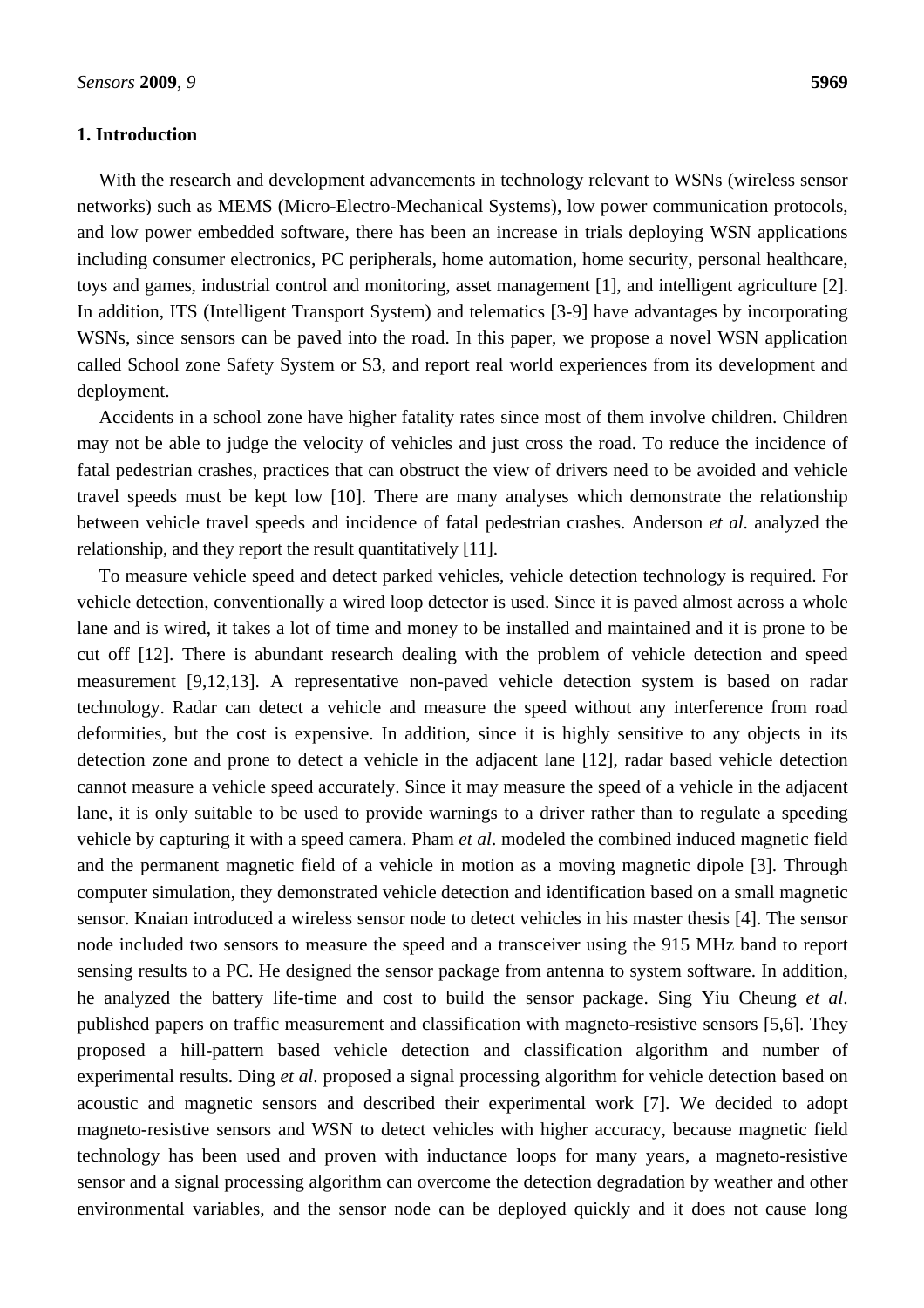traffic jams [12]. Unlike the previous works, we include a control loop based on WSNs to capture speeding vehicles with a speed camera and propose the whole system architecture and application scenarios for a school zone safety system. In addition, with extensive experiments we demonstrate the performance of S3 through detection ratio, speed measurement accuracy, battery life time, and robustness with real deployments.

S3 consists of a TSN (Telematics Sensor Network) system deployed in the school zone and a management system located on top of the TSN. The TSN includes two sub networks, PCN (Parking/Stopping Control sub network) and SCN (Vehicle Speed Control sub network). PCN is based on the well known ZigBee standard, and is designed to warn and record vehicles parking or stopping within a school zone. Since SCN requires delay bounded communication for speed measurements and speed camera control, we design SCN as a two tiered architecture to separate the delay-sensitive part from the remaining delay-insensitive part. For faster packet delivery, we propose a fast and light weight routing algorithm as well as a level based static addressing scheme for the routing algorithm. The baseline-tracking vehicle detection algorithm (BTDA) was developed for vehicle detection and a distributed speed measurement algorithm was implemented. We deployed the sensor nodes in the roads of our campus, and been monitored the system for about six months to examine the detection performance and the reliability of the system before real deployment in school zones. We also measured the speed accuracy of our system on an abandoned old highway and found the accuracy to be over 95%. We also modeled the battery life-time of a sensor node, T-Sensor-v node, and validated the model by a downscaled measurement of 1/153 capacity of the actual deployed battery. By upscaling the battery capacity, we estimated that the expected life-time of T-Sensor-v node would be over 2 years. Finally, in 2007 we deployed S3 in 15 school zones. We chose one of them and set up a standard detector to measure the performance of S3 for one day. We evaluated the detection performance and speed measurement accuracy of S3 in the real school zone, and confirmed the results from the experiments in our in-campus and old highway testbeds. The robustness of S3 was also proven by being in operation in 15 school zones for over one year from late 2007.

The rest of this paper is organized as follows. Section 2 describes the system architecture and design in details. Section 3 evaluates the system with extensive experiments in two testbeds and a real deployed site. We conclude with a summary of this paper and the future work in Section 4.

#### **2. System Architecture and Design**

We describe the system architecture and the detailed design of S3 from the WSN viewpoint. We summarize all the abbreviations used in this paper in the Appendix.

## *2.1. Overall System*

S3 consists of a Telematics Sensor Network (TSN) at the bottom and a management system at the top (Figure 1). TSN is divided into two different sub-networks. The first sub-network is to detect vehicles parking or stopping close to a cross-walk ['Parking/Stopping Control' in Figure 1(b)]. This sub network controls a loudspeaker module to warn vehicle drivers and a video camera to record the violating vehicles. The other sub-network is to measure the speeds of vehicles passing through the school zone ['Vehicle Speed Control' in Figure 1(b)]. Assuming a vehicle is moving from the bottom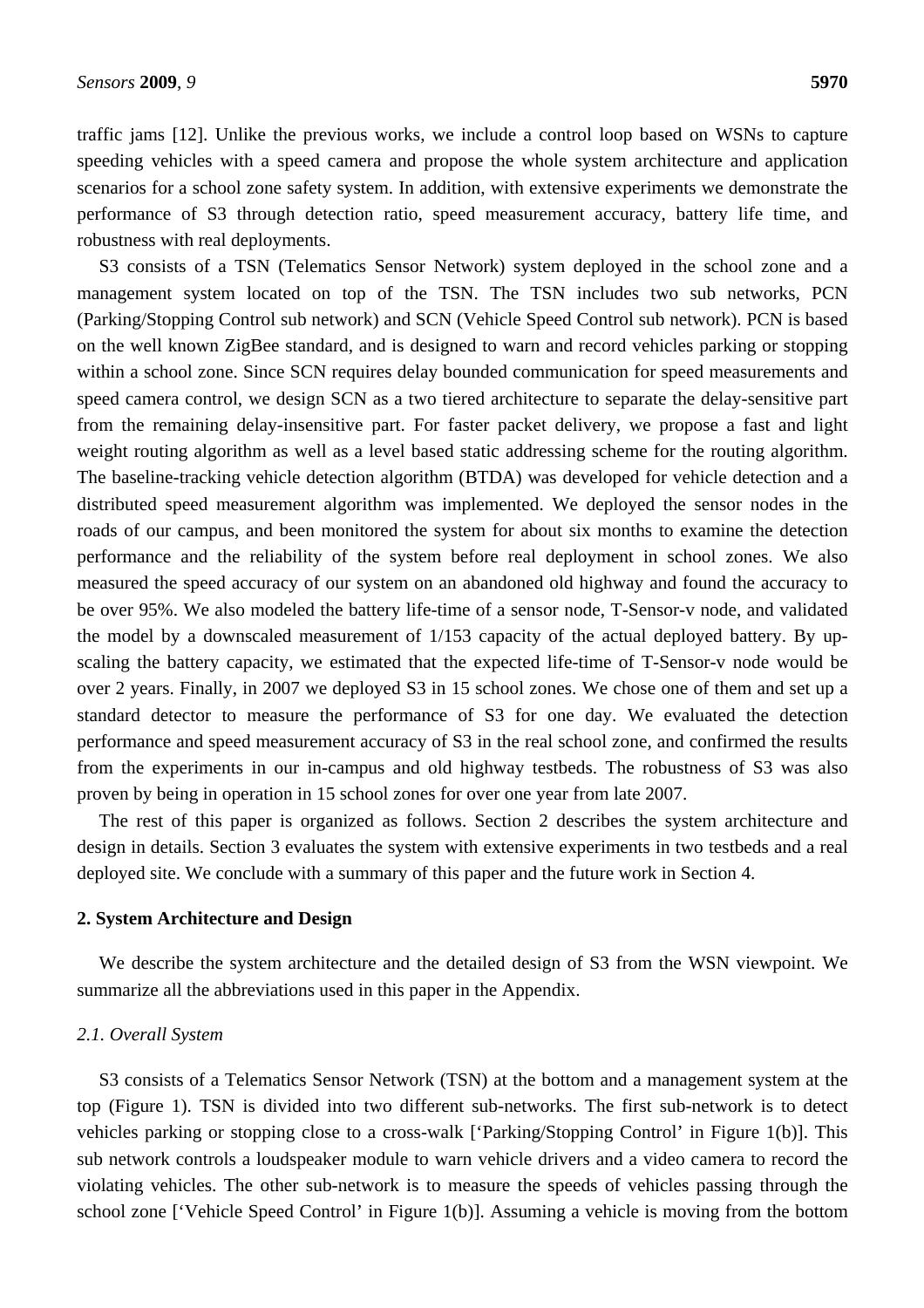to the top in Figure 1(a) and from the right to the left in Figure 1(b), the speed is measured at the first set of two T-Sensor-v nodes and displayed in the VMS (Various Messaging System) sign to warn the drivers. The second set of two T-Sensor-v nodes measures the speed again, and the speed camera is used to take photos of speeding vehicles. The management system in the control center consists of a middleware server, a local DB server, and a monitoring terminal. The detailed explanation is presented in the following sub sections.

**Figure 1.** (a) System Description. The direction of a vehicle is from the bottom to the top (yellow arrows). Only one direction is shown in the figure. (b) System Description with network connection. The direction of a vehicle is from the right to the left (yellow arrow). Only one direction is shown in the figure.

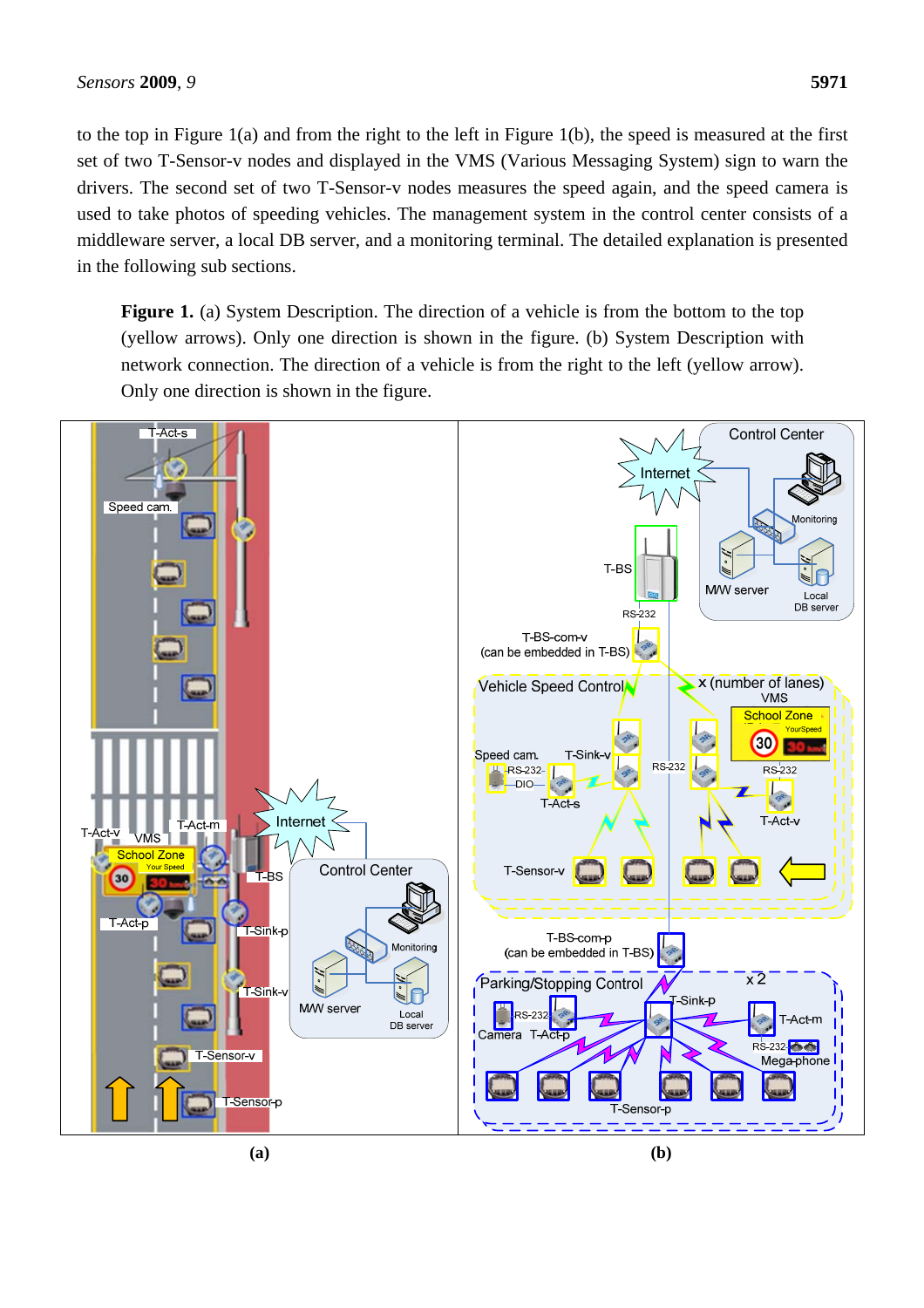# *2.2. TSN*

TSN is the most basic and important part of S3. It consists of T-BS and two sub network: PCN (Parking/Stopping Control sub network) and SCN (Vehicle Speed Control sub network). In this subsection, we describe PCN and SCN design details.

## 2.2.1. PCN

PCN is designed to detect illegally parked or stopped vehicles which hinder other drivers' visibility of children crossing the road. PCN consists of T-Sensor-p nodes, T-Act-p/m nodes, T-Sink-p nodes, and a T-BS-com-p node, which is attached to the base station, T-BS. 'p' stands for 'parking' in T-Sensor-p node and T-Sink-p node and T-Act-p node, and 'm' is an abbreviation for 'megaphone' in T-Act-m node. We adopt the existing ZigBee network for PCN, since PCN does not require any time critical communication. T-Sensor-p node detects a parked or stopped vehicle with an adaptive threshold detection algorithm [14]. Whenever T-Sensor-p node detects an illegally parked or stopped vehicle, it notifies the T-Sink-p node. The T-Sink-p node will then request the T-Act-m node to control the warning system in order to warn the driver. At the same time, T-Sink-p node also sends a command message to a T-Act-p node to begin recording a video of the offending vehicle. If the vehicle does not move within a tolerable time (e.g., 2 minutes) after the warning has been announced, T-Sinkp node reports the event to the Middleware server via T-BS.

## 2.2.2. SCN

SCN is designed to detect and measure the speed of a passing vehicle. In addition, it controls a VMS (Variable Messaging System) that warns the driver by displaying his speed and a speed camera to capture an image of the violating vehicle.

The communications between T-Sensor-v node, T-Sink-v node, and T-Act-v/s node are timesensitive and need to be bounded. 'v' means 'velocity' in T-Sink-v node and T-Sensor-v node or 'VMS' for T-Act-v node, and 's' is an abbreviation of 'speed camera' in T-Act-s node. However, the communication link between T-Sink-v and T-BS-com-v does not need to be delay-bounded. Therefore, we propose a two-tiered architecture by separating the lower tier of T-Sensor-v node, T-Act-v/s node, and T-Sink-v node from the upper tier of T-Sink-v and T-BS-com-v. If a vehicle passes two consecutive T-Sensor-v nodes, both nodes detect the event and send two DETECT packets to T-Sink-v node. In the VMS region [the lower half of Figure 1(a)], T-Sink-v node sends a SPEED packet to T-Act-v to control the VMS. In the speed camera region, according to the measured speed, T-Sink-v node may send a CAPTURE packet to T-Act-s to direct the speed camera to capture the speeding vehicle. Since a vehicle is detected consecutively by two T-Sensor-v nodes, two DETECT packets from T-Sensor-v nodes can not collide with each other. Since the latency between the DETECT event from the second T-Sensor-v and a command packet (SPEED or CAPTURE) from T-Sink-v is much smaller than the time between two consecutive vehicles, they can not interfere with each other. In addition, we use separate radio channels for VMS and speed camera regions so as not to interfere with each other. For addressing, we used level based static addressing for a fast and robust routing algorithm. 16 bit addresses are used and each nibble is allocated to each level as in Figure 2. We trade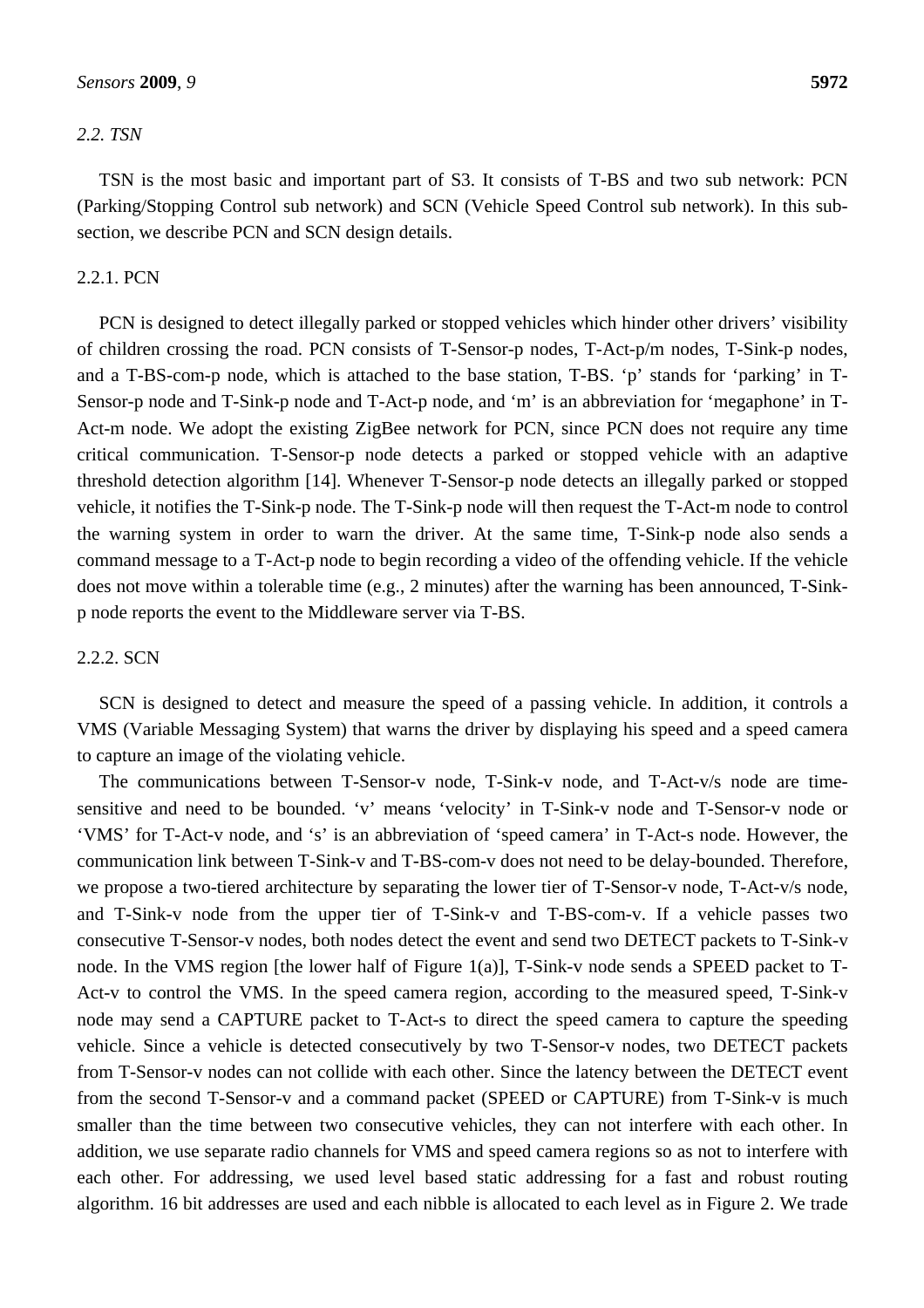off additional addressing space (Figure 2), for simplicity and speed, and a tableless routing algorithm. T-BS-com-v node is in level 0, T-Sink-v node is in level 1 and T-Sensor-v node and T-Act-v node are in level 2. For example, whenever a node with address 0x0000 is asked to send a packet to 0x1200 (at level 2), it can easily know that the next hop address is 0x1000 at level 1, and it forwards the packet to 0x1000. Then 0x1000 sends the packet to its immediate child 0x1200 at level 2.

**Figure 2.** Level based Static Addressing scheme for a fast and light weight routing algorithm for SCN. Each rectagular box including a hexadecimal number represents a sensor node (e.g., T-Sink-v, T-Sensor-v, T-Act-v, etc.) in SCN, and the hexadecimal number is the assigned address for each node.



Maximum Available Address Space = 15\*15\*15\*15 -1 = 50625 Maximum address utilization =  $50625/65536*100 = 77%$ 

**Figure 3.** Baseline Tracking Detection Algorithm block diagram.



Since T-Sensor-v node is battery-operated, a low-power management system and detection algorithm is required. We determined the sampling period (Ps) after considering the maximum detectable speed and the minimum detection length of a vehicle. Most of the time, the main MCU (Microtroller Unit) is in sleep mode but it wakes up every sampling period and runs a baseline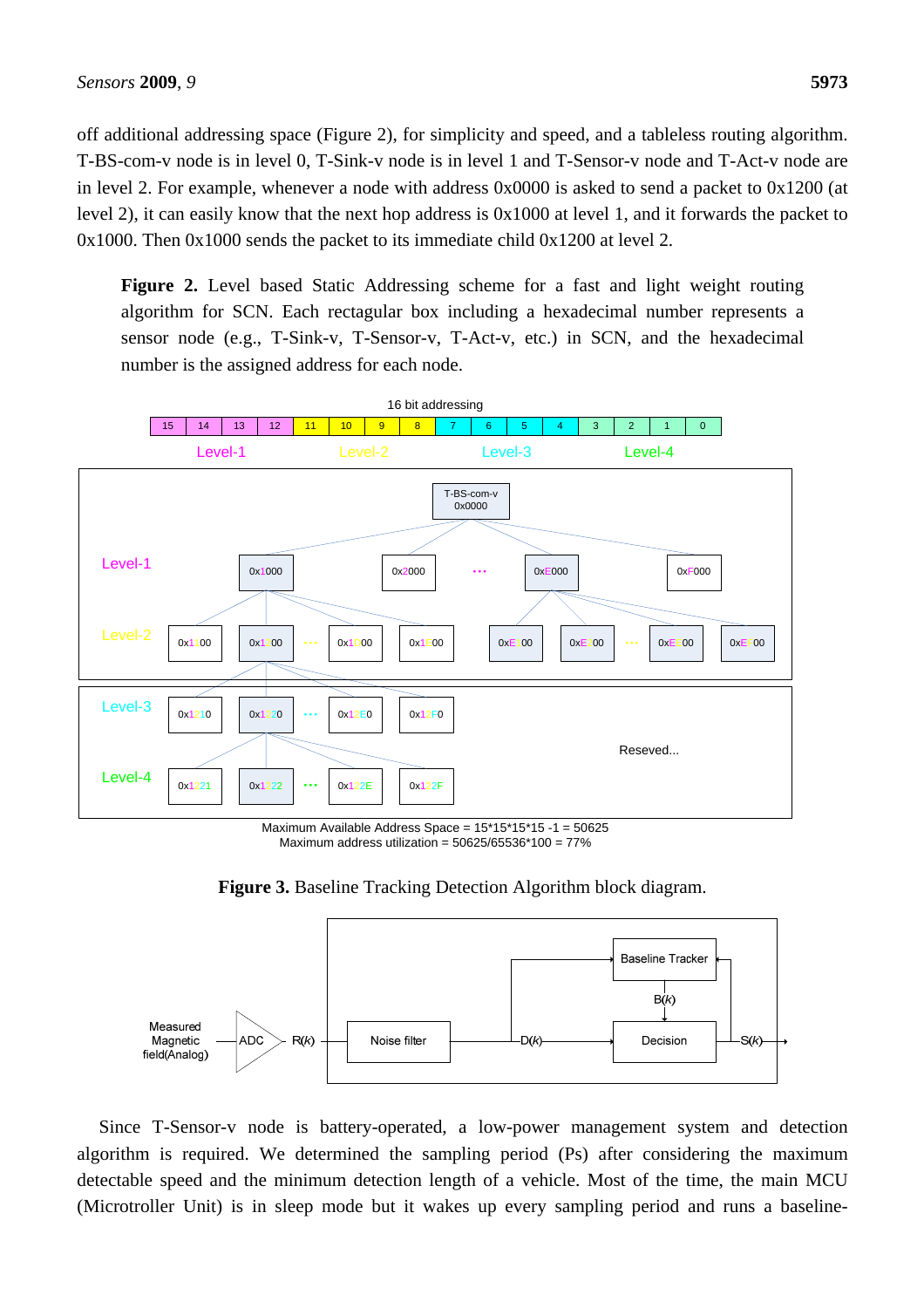tracking vehicle detection algorithm (BTDA, Figure 3). BTDA consists of a *Noise filter* block, a *Baseline Tracker* block, and a *Decision* block. Although noise is filtered by the hardware before the analog to digital converter (ADC), we adopt a moving average filter as a noise filter to filter out the remaining noise. A sample filtered signal D(*k*) is shown in Figure 8. Since the environmental magnetic field drifts due to environmental factors such as temperature change and sun rise or set, the baseline magnetic level when there is no vehicle over a T-Sensor-v node must be adapted to maintain sensitivity. The *Baseline Tracker* block performs the base line adaptation and Figure 4 shows its pseudo-code. We differentiate the adaptation rates depending on the current state so as not to adapt the baseline to the magnetic field of passing vehicles. When no vehicles are detected, the procedure quickly tracks the baseline. The *Decision* block takes the difference between the magnetic field and the baseline with  $\text{DIFF} = |D(k) - B(k)|$ , runs a state machine based decision algorithm (Figure 5), and decide whether or not there is a passing vehicle. There are two thresholds, Detect\_Th and Noise\_Th to provide hysteresis. Detect\_Th is used to decide if a vehicle is detected, while Noise\_Th is to release the current state to IDLE (no vehicle) state. When a vehicle is approaching and DIFF is equal to or larger than Detect\_Th for the given time (time unit is in Ps)  $N_{IPD}$ , the current state is changed from IDLE to PRE\_DETECT. If DIFF is equal to or larger than Detect\_Th in PRE\_DETECT, DETECT packet is transmitted to T-Sink-v node and the state is changed to DETECT. When the vehicle passes through and DIFF becomes less than Noise\_Th, the state is changed to PRE\_IDLE state. If DIFF is less than Noise\_Th for the given time  $N_{\text{PII}}$ , the state returns to IDLE. When a vehicle is passing over a magnetic sensor, depending on the type of vehicle, there may be some points when the net magnetic field is the same as the baseline. Counters I2PDCnt, PD2PICnt, and PI2ICnt are used to prevent multiple detections of the same vehicle in this case.

|  | Figure 4. BaselineTracker procedure. |  |
|--|--------------------------------------|--|
|--|--------------------------------------|--|

|    | <b>BaselineTracker</b>                                         |
|----|----------------------------------------------------------------|
| 1  | If $CurrentState == IDLE$                                      |
| 2  | If $(D(k) > B(k-1)$ for FastAdaptDuration)                     |
| 3  | $B(k) = B(k-1) + BLTrackFastStep$                              |
| 4  | <b>Elseif</b> ( $D(k) \leq B(k-1)$ ) for FastAdaptDuration)    |
| 5  | $B(k) = B(k-1) - BLTrackFastStep$                              |
| 6  | Else                                                           |
| 7  | $B(k) = B(k-1)$                                                |
| 8  | Endif                                                          |
| 9  | //for the other states (PRE_DETECT, DETECT, PRE_IDLE).<br>Else |
| 10 | If $(D(k) > B(k-1)$ for SlowAdaptDuration)                     |
| 11 | $B(k) = B(k-1) + BLTrackShowStep$                              |
| 12 | <b>Elseif</b> ( $D(k) \leq B(k-1)$ for SlowAdaptDuration)      |
| 13 | $B(k) = B(k-1)$ - BLTrackSlowStep                              |
| 14 | Else                                                           |
| 15 | $B(k) = B(k-1)$                                                |
| 16 | <b>Endif</b>                                                   |
| 17 | Endif                                                          |

**Input:** B(*k*-1), D(*k*), CurrentState **Output:** B(*k*)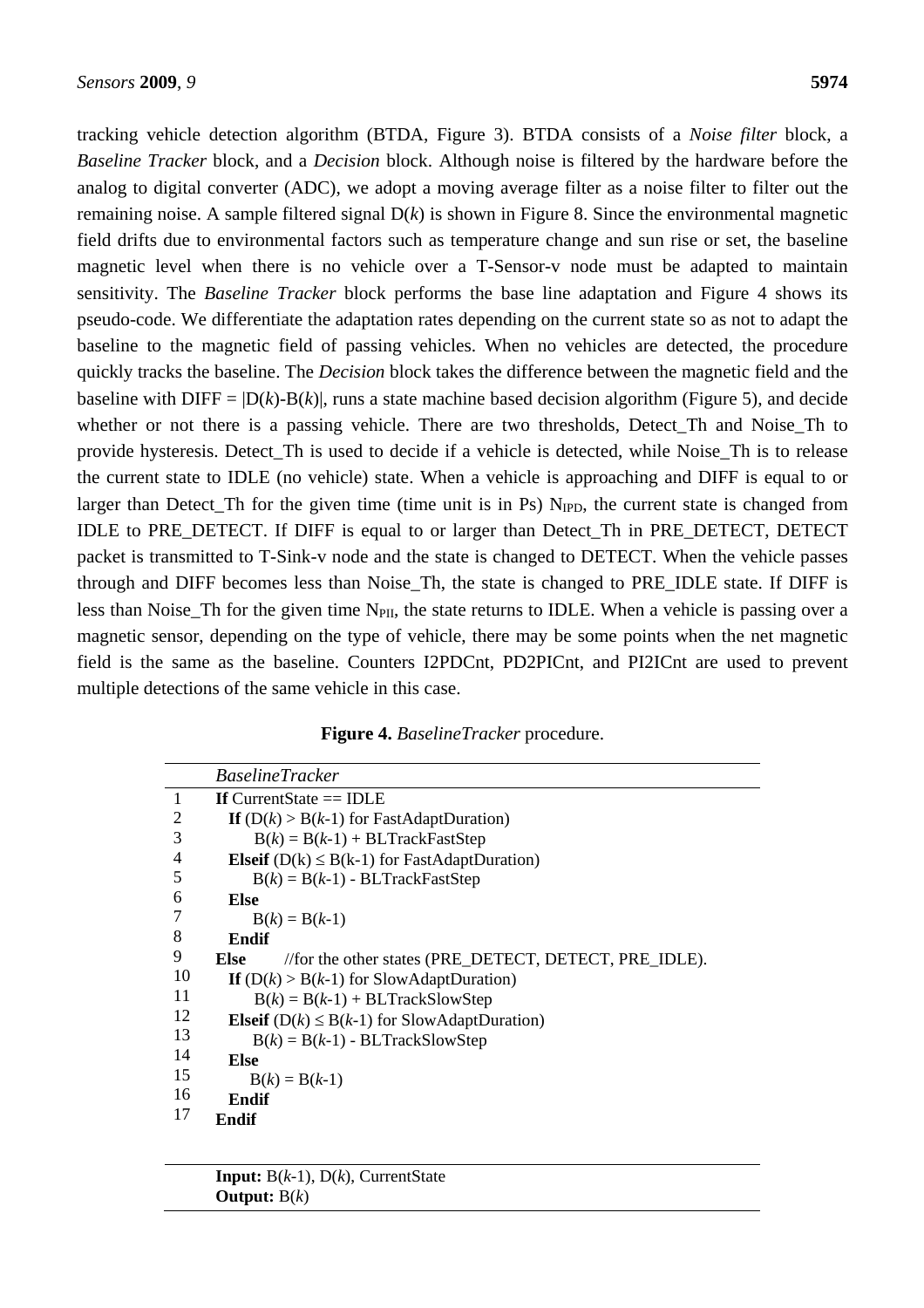T-Sink-v node calculates the speed of vehicles with the help of two T-Sensor-v nodes (Figure 6). Whenever it receives a DETECT packet from each T-Sensor-v node, the *Prefilter* block filters out unbalanced packets which are received in reverse order or incomplete pairs. If *Prefilter* block matches the *l*-th pair of two DETECT packets from two T-Sensor-v node correctly,  $P(l) = {T_1(l), T_2(l)}$  is passed to the *Calculate Speed* block. T*i*(*l*) denotes the DETECT packet reception time from the *i*-th T-Sensor-v node. The *Calculate Speed* block calculates the speed V(*l*) using (distance between two T-Sensor-v nodes)/ $|T_1(l) - T_2(l)|$ .





**Figure 6.** Speed measurement Algorithm block diagram.



Since sensor nodes in SCN need more computation power and faster wakeup time than those in PCN, we designed different hardware platforms for SCN and PCN. Table 1 summarizes hardware platforms and the development environment.

|                         | <b>PCN</b>                                             | <b>SCN</b>              |
|-------------------------|--------------------------------------------------------|-------------------------|
| <b>MCU</b>              | RadioPulse MG2400                                      | TI MSP430F1611          |
|                         | (8051Core)                                             |                         |
| Transceiver             | RadioPulse MG2400                                      | <b>TI CC2420</b>        |
| <b>Magnetic Sensor</b>  | <b>AMR</b> Sensor                                      | <b>AMR</b> Sensor       |
| <b>Network Stack</b>    | Zigbee stack of RadioPulse                             | Proprietary Routing/MAC |
| Compiler                | Keil 8051 compiler                                     | msp-gcc compiler        |
| 802.15.4<br><b>IEEE</b> | TI CC2420DK packet sniffer<br>RadioPulse ZigBee packet |                         |
| Sniffer                 | analyzer                                               |                         |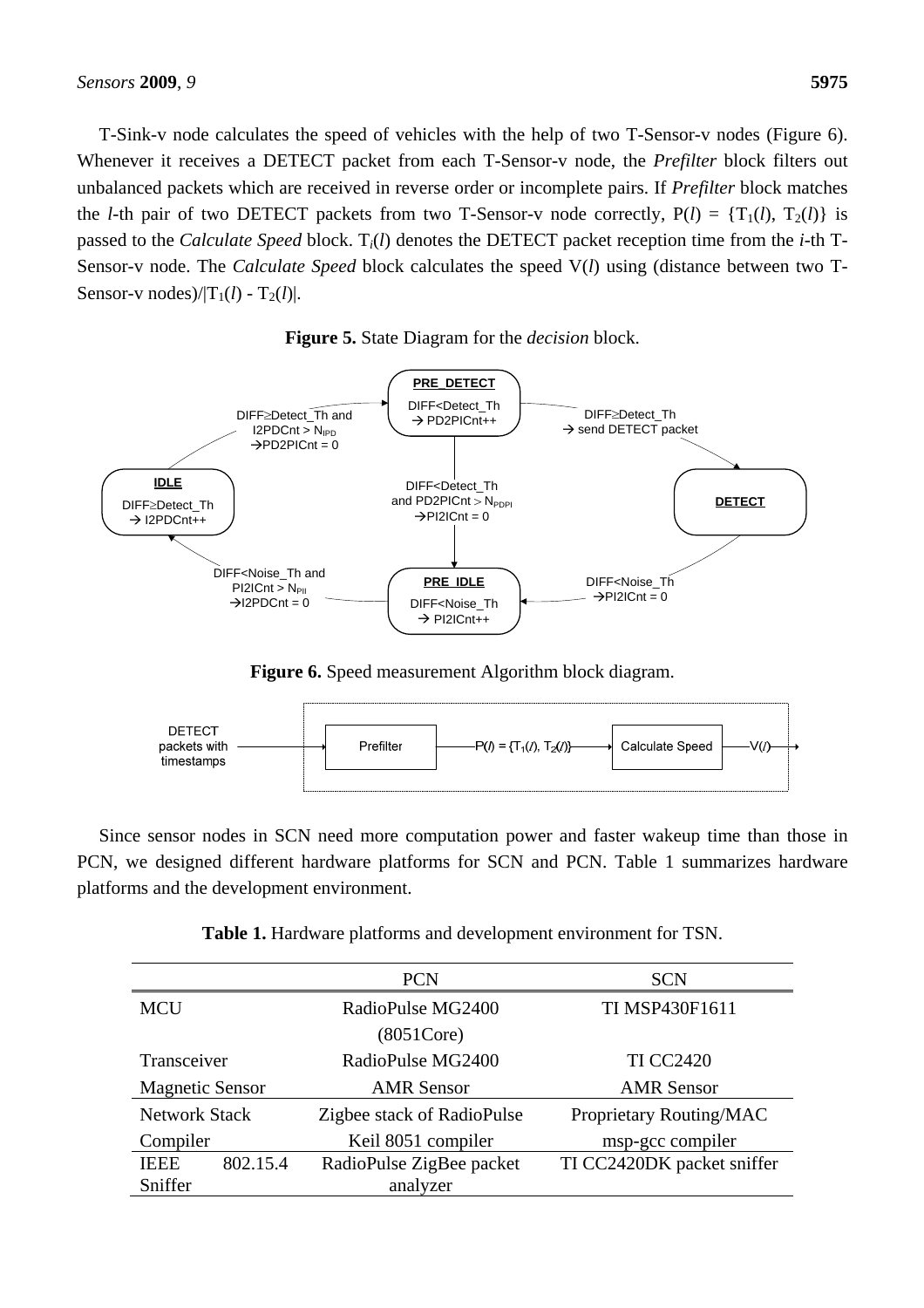#### *2.3. Management System*

All the information such as traveling speed, battery-level, and illegal parking are gathered by the management system through T-BS, which is operated in an industrial PC and attached with T-BS-comv and T-BS-com-p. The management system consists of middleware server, local DB server, and monitoring terminal. The middleware server gathers the information from each school zone and forwards them to a local DB server. The local DB server saves the information and responds to the request from the monitoring terminals. Since TSN reports low battery warnings, the management system can notify the maintenance team and let them schedule the maintenance proactively.

#### **3. Implementation and Evaluation**

In this section, we share our experience from developing S3 and performance evaluation focusing on SCN. Our experiments were done in three phases: testbed on our campus at KAIST-ICC (Korea Advanced Institute of Science and Technology - IT Convergence Campus), testbed on an old highway, and a real deployment. With those testbeds, we evaluated detection performance, stability, and the speed accuracy of S3. Finally, we validate our proposed battery life time model with downscaled measurement and estimate the battery lifetime for the real deployed system.

# *3.1. Testbed in ICC: Functional Test and Aging Test in ICC Testbed*

We prepared an in-campus testbed, ICC testbed, to do basic functional tests on August 2007 (Figure 7). The testbed consisted of two zones. The first zone ('Zone A' in Figure 7) is located at the main gate of ICC, and cars passing this zone are moving at less than 30 km/h. We embedded two T-Sensor-v nodes and deployed a T-Sink-v node (Figure 7). The gathered information was delivered to T-BS-com-v through two T-Sink-r nodes (relay nodes) in multi-hop fashion. This zone was intended to evaluate basic functions such as detection and transmission. The second zone ('Zone B' in Figure 7) was prepared at the main road in front of the research wing of ICC where cars are moving faster. The road has one-lane in each direction. Two T-Sensor-v nodes were embedded in each lane for each direction, and a T-Sink-v node was hung in a street light on each side (Figure 7). We used this zone to measure stability and the overall performance in the long-term.

When a car passes by, the magnetic field measured by a T-Sensor node is distorted, as shown in Figure 8. Depending on the make of each vehicle, the distortion is different. We developed a statemachine based detection algorithm BTDA and evaluated the performance of the detection algorithm in the first zone at the main gate of ICC. For comparison, we set up a reference measurement table temporarily as in dotted-box in Figure 7. A T-Sink-ref node has the same function as a T-Sink-v node, but T-Sink-ref just reports the measured information to the laptop via a serial port rather than via wireless network. T-Sink-ref is used to identify potential problems more accurately. Two T-Sink-r nodes are used to relay any packet between the T-Sink-v node and the T-BS-com-v node. A packet sniffer is used to check the wireless link between T-Sensor-v nodes and the T-Sink-v node. We counted the approaching vehicles and checked whether two T-Sensor-v nodes sent DETECT packets or not with the packet sniffer and a T-Sink-ref node connected to a laptop. From 13:34 to 13:46 on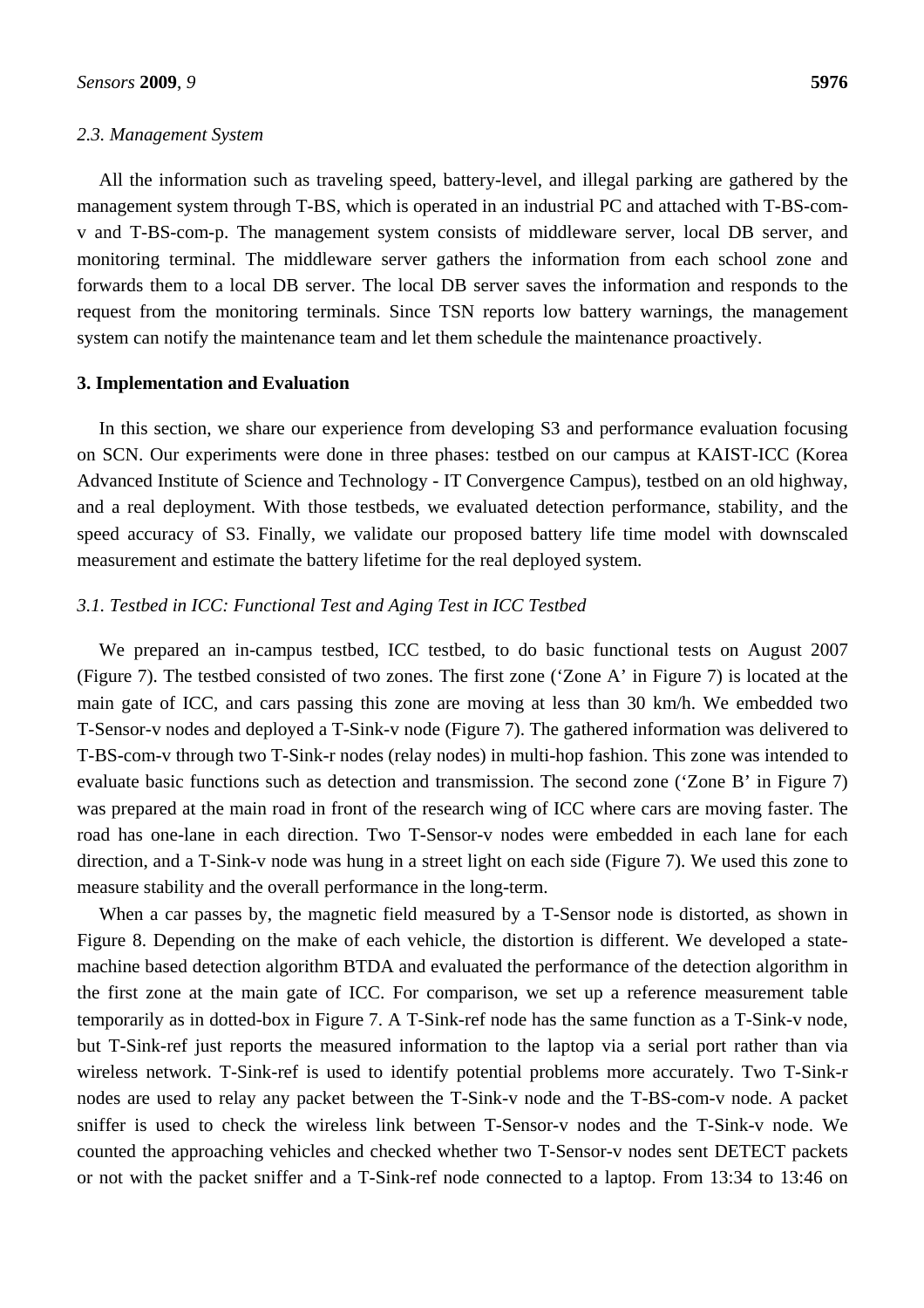20<sup>th</sup> Sep. in 2007, 220 vehicles passed the gate, and among them 218 vehicles passed over two T-Sensor-v nodes, and we recorded the models for 205 vehicles among them.

We summarized the results in Table 2 in two aspects: detection performance (D0-D3) and communication performance (C0-C2). D0 refers to the condition in which two T-Sensor-v nodes detect a vehicle and a T-Sink-v receives the DETECT packets from the two T-Sensor-v nodes, and the T-Sink-v transmits the speed information packet to the first T-Sink-r node. D1 and D2 refer to the conditions in which one or two of T-Sensor-v nodes cannot detect a vehicle, respectively. D3 refers to the situation where two T-Sensor-v nodes detect a vehicle twice. C0 is the condition where the speed measurement of the T-Sensor-v node is delivered to the T-BS-com-v node via two T-Sink-r relay nodes. During multi-hop communication, ACK packets may be lost (the so-called lost ACK problem), and C1 refers to this situation. In this situation, the sender of a data packet retransmits the data packet which has already been received by the receiver, and the receiver receives the packet two times. C2 refers to the situation in which 3 MAC-level retransmissions fail in one of the relay nodes. 98.2% (D0 in Table 2) of vehicles were detected correctly by two T-Sensor-v nodes, and their speeds calculated by the T-Sink-v node were correctly estimated and forwarded to the T-BS-com-v node with a rate of 97.7% (C0 in Table 2).

**Figure 7.** ICC testbed. It consists of two zones. The first zone is located at the main gate of ICC, and the second zone is deployed at the main road in front of the research wing of ICC. The sky view is provided by Daum Communications (http://map.daum.net/).

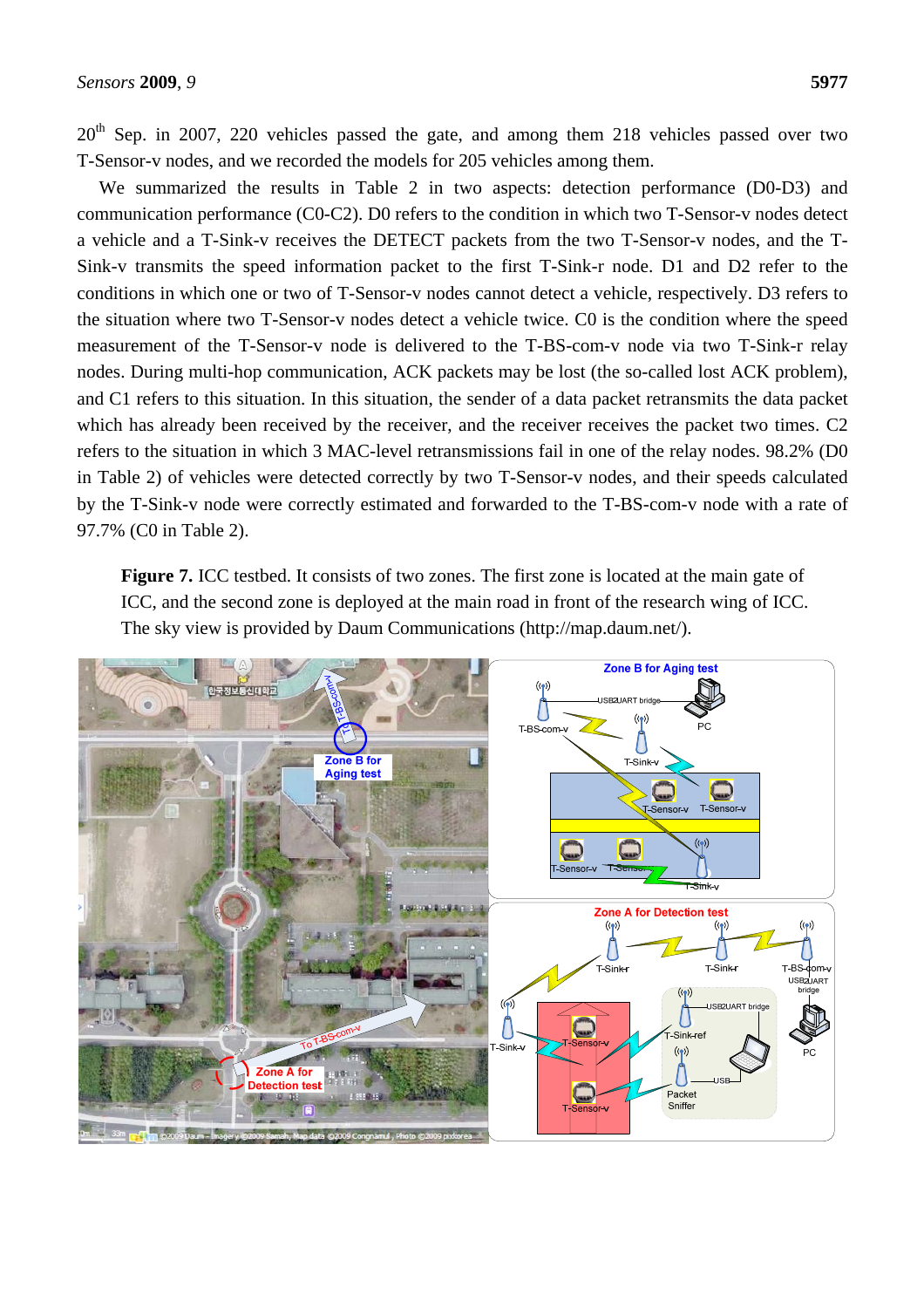

**Figure 8.** Magnetic Field distortion by different vehicles. Carnival is a kind of van, and Musso is a kind of SUV. The others are categorized as passenger cars.

**Table 2.** ICC gate testbed test results. 98.2% of vehicles were detected by two T-Sensor-v nodes and 97.7% among them is delivered to the T-BS-com-v node.

| <b>Conditions</b>                                    | Num. of vehicles | Percentage $(\% )$ |
|------------------------------------------------------|------------------|--------------------|
| D0: 2 T-Sensor-v detecting and T-Sink-v reporting    | $218 - 4 = 214$  | 98.2               |
| $D1: 1$ T-Sensor-v can't detect                      |                  | 0.5                |
| D2: 2 T-Sensor-v nodes can't detect                  | 2                | 0.9                |
| D <sub>3</sub> : Double detection                    |                  | 0.5                |
| C0: Successful end-to-end delivery including C1      | $214 - 5 = 209$  | 97.7               |
| C1: Lost ACK problem in relaying                     | 2                | 0.9                |
| C2: packet loss in relaying by T-Sink-r              | 5                | 2.3                |
| C4: T-Sink-v can't receive one or two DETECT packets | 0                | $\theta$           |
| from T-Sensor-v                                      |                  |                    |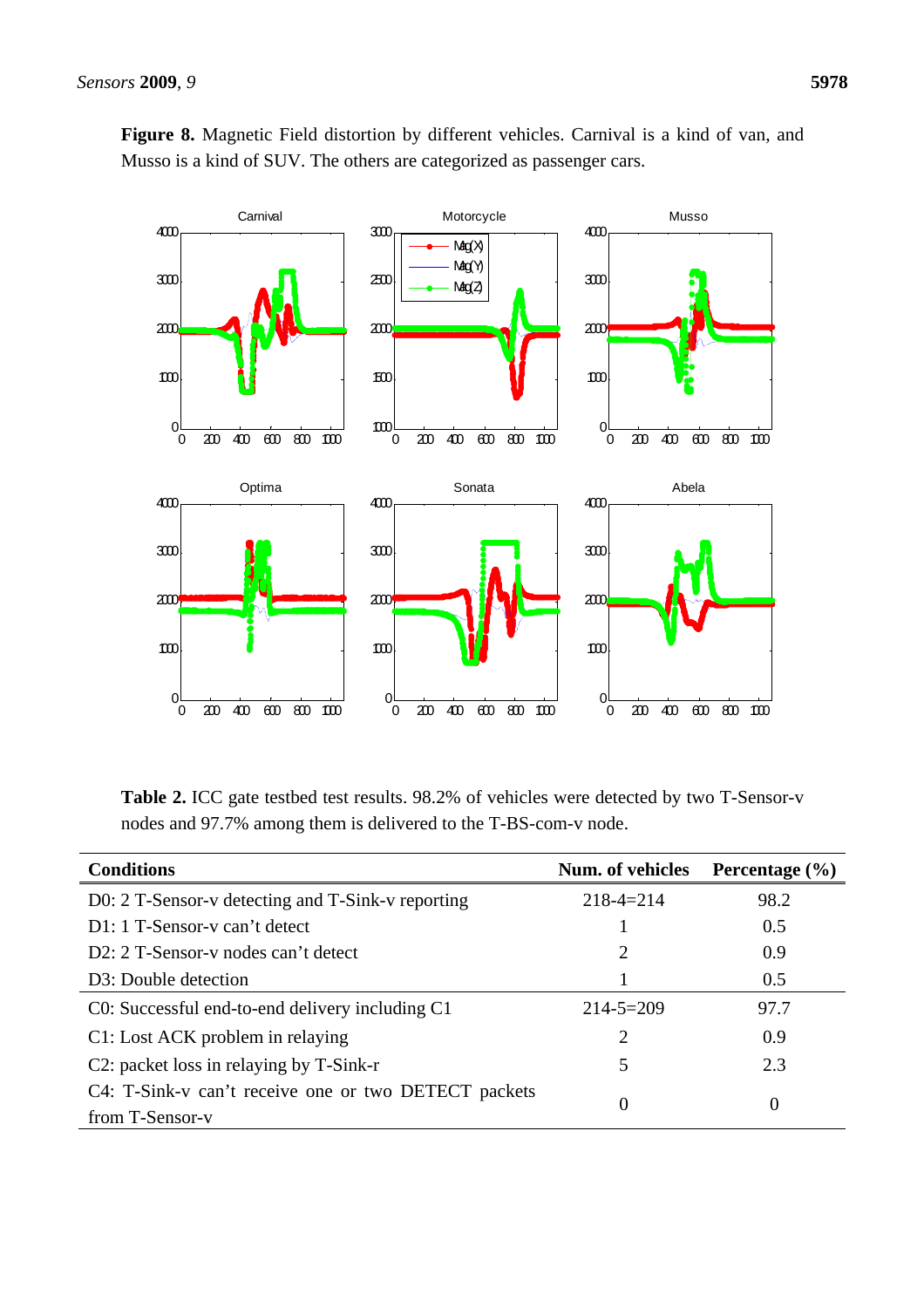## *3.2. Testbed on an Old Highway: Speed Measurement Accuracy*

To evaluate the accuracy of the speed measurement, we set up a testbed on an old highway [Figure 9(a)]. We entrusted the Road Traffic Safety Authority with the measurement tasks. A switching tape based instrument [Figure 9(a)] was used to measure the detection rate and speed. Two T-Sensor nodes were embedded in the pavement, and a T-Sink-v node and a T-BS were deployed. To check the performance of wireless communication, we used an IEEE 802.15.4 packet sniffer from Texas Instruments.

The measurement test was done on October 12-13 in 2007. On 12 October, we measured the speed accuracy for nine vehicles, including two buses, two trucks, and five passenger vehicles, and we showed photos of eight of these vehicles in Figure 9(b). We gathered 183 speed measurements from the detection information of two T-Sensor-v nodes, and they are distributed as the bar graph in Figure 10(a). The accuracy of speed measurement was compared to the standard switching tape based speed measurement instrument in terms of MAPE [Mean Absolute Percentage Error, (1)] for various kinds of vehicles and speeds from 17 km/h to 113 km/h. Two T-Sensor-v nodes detected 183 speeds, but the case when one or two DETECT packets were not delivered to T-Sink-v occurred 10 times due to communication error. Therefore detection performance of T-Sensor-v was 100% (D0 in Table 3), whereas there was  $5.5\%$  (10/183 × 100) communication error (C4 in Table 3). In the case of communication errors, we estimated the speeds from the timestamp of each DETECT packet from two T-Sensor-v nodes when the packets were captured by the packet sniffer. Figure 10(a) shows MAPE for each speed interval, and it is generally distributed fairly for different speed intervals. To determine the overall accuracy of the measured speeds, we calculated MAPE for all the measurements and the result was 2.7%:

$$
MAPE = \frac{1}{n} \sum_{i=0}^{n-1} \frac{|b_i - a_i|}{a_i} \times 100
$$
 (1)

where  $a_i$  is taken from the switching tape based speed measurement instrument and  $b_i$  is the measured value from SCN.

**Figure 9.** Old highway testbed. (a) Old highway testbed and deployed switching tape and two T-Sensor-v nodes (red circles). (b) Eight vehicles among the nine vehicles used on 12 Oct. in 2007. (c) Four vehicles used on 13 Oct. in 2007.

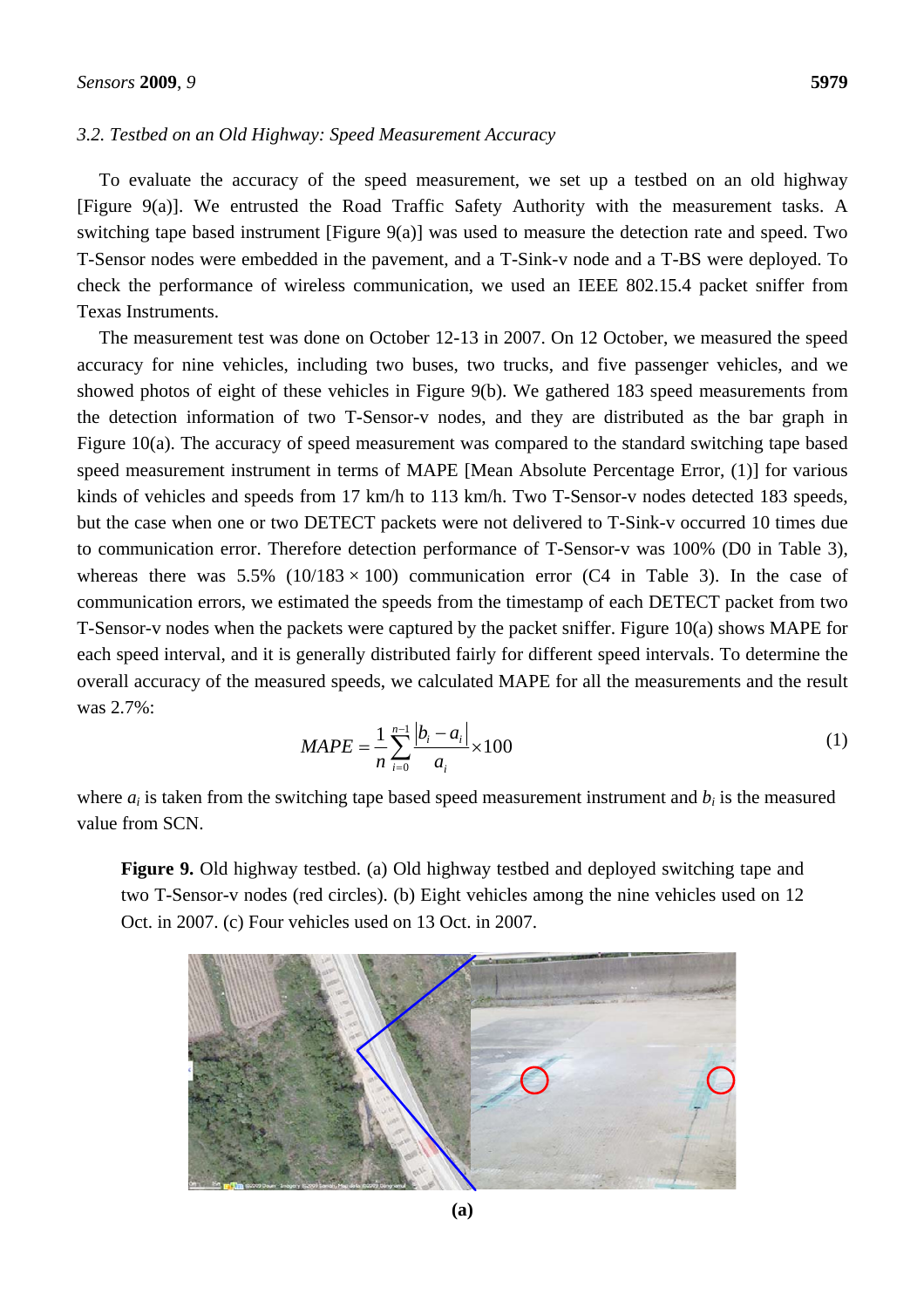**Figure 9.** Cont.



**(b)** 



**(c)** 

In addition, we summarized the distribution of absolute percentage error of the measured speed in Figure 10(b) into two aspects: frequency of each absolute percentage error and accumulated distribution of absolute percentage error. The bar graph with the major (left) vertical axis represents the frequency of each absolute percentage error, and the line graph with the minor (right) vertical axis indicates the accumulated absolute percentage error. According to Figure 10(b), 96% of measurements are less than or equal to 7% absolute percentage error. To see the absolute error deviations for different vehicles, we summarize the absolute error for each vehicle in Figure 10(c). The figure shows that the absolute error is concentrated on 3%, but it is independent of different vehicles.

On the next day, 13 October, we evaluated the performance of T-Sensor-v with various scenarios. In the first scenario, we drove four vehicles [Figure  $9(c)$ ] on the left edge of the road, and gathered 99 speed measurements with a similar distribution of speeds as the previous test. As in the previous test, the two T-Sensor-v nodes detected the vehicles 100% (Table 3) of the time, but T-Sink node did not calculate the speeds six times, resulting in 6.1% (6/99  $\times$  100) communication error. MAPE was calculated as 3.4% which was slightly more than the MAPE of the test on 12 Oct. The second scenario was to check the performance when vehicles were droved on the right edge, we used 12 vehicles and MAPE was calculated to be 3.2%.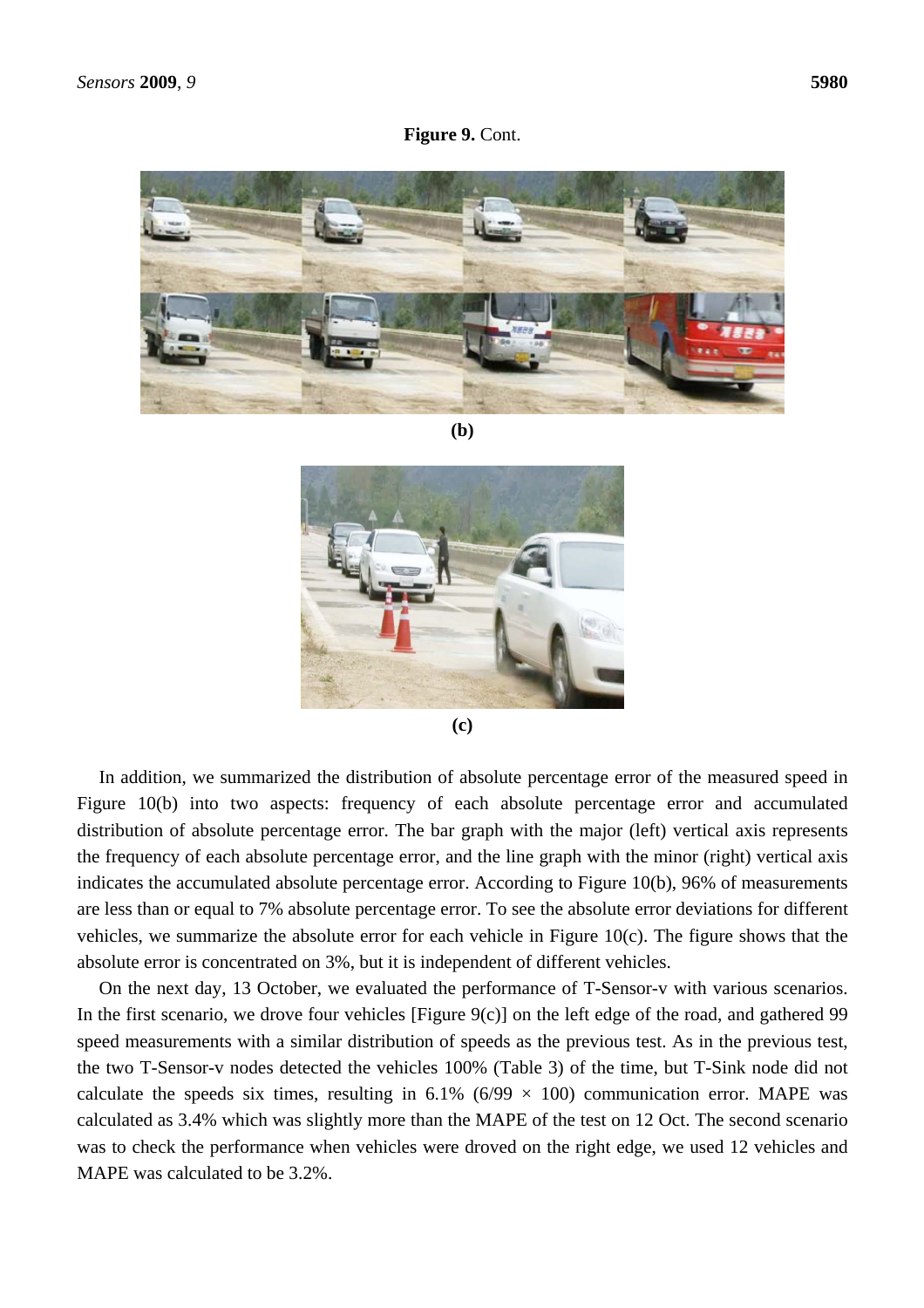Figure 10. (a) Speed distribution (in the left vertical axis) and MAPE (in the right vertical axis) for each speed interval. (b) Absolute percentage error distribution in measured speed. Horizontal axis represents absolute percentage error. Left vertical axis means frequency of each absolute percentage error. Right vertical axis indicates accumulated distribution of absolute percentage error. (c) Absolute percentage error distribution for different vehicles.





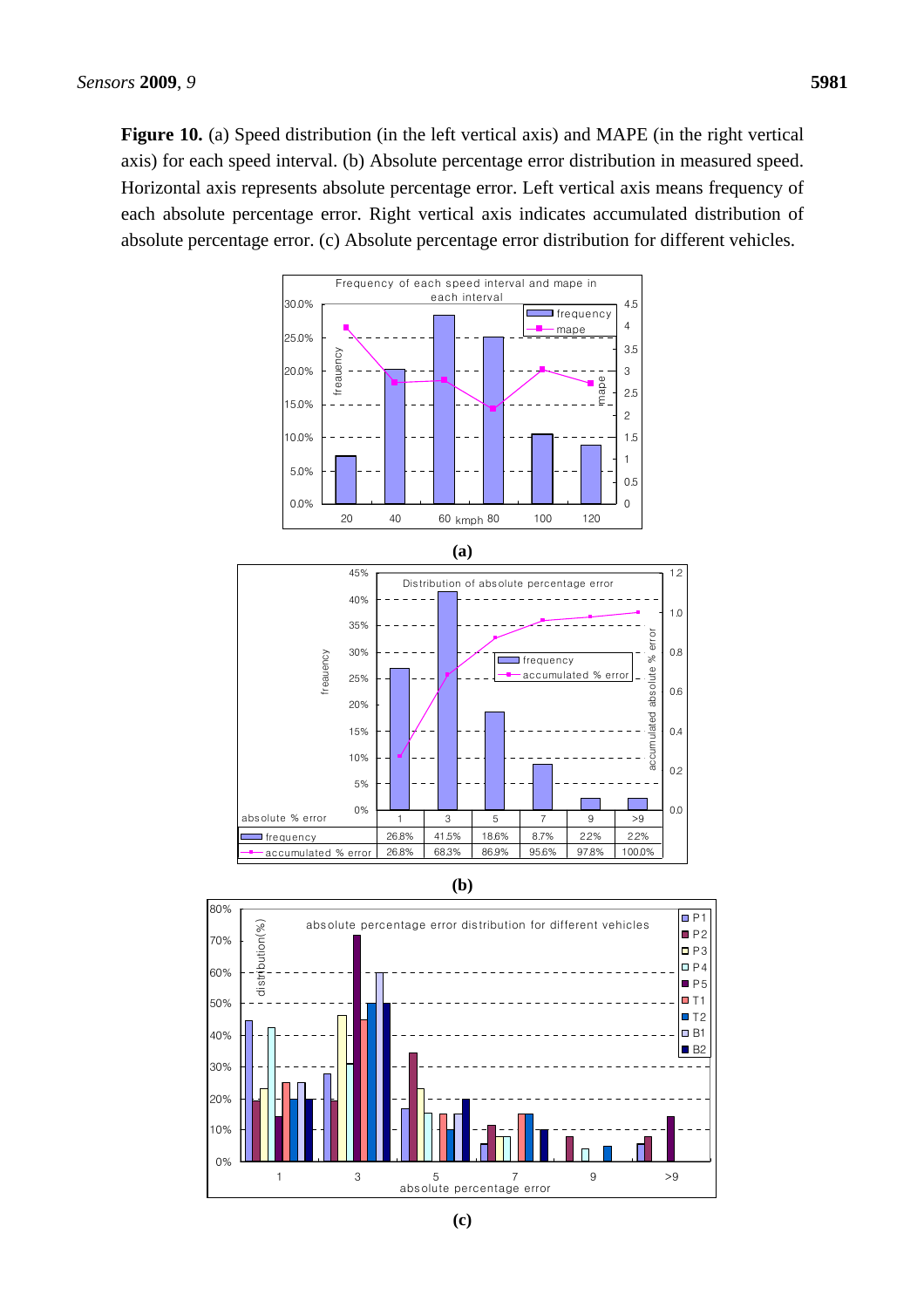|                                                                        |                     | 12 Oct. in 2007             | 13 Oct. in 2007     |                          |  |
|------------------------------------------------------------------------|---------------------|-----------------------------|---------------------|--------------------------|--|
| <b>Conditions</b>                                                      | Num. of<br>vehicles | <b>Percentage</b><br>$(\%)$ | Num. of<br>vehicles | <b>Percentage</b><br>(%) |  |
| D0: Two T-Sensor-v detects vehicle                                     | 183                 | 100                         | 99                  | 100                      |  |
| C4: T-Sink-y can't receive one or two<br>DETECT packet from T-Sensor-v | 10                  | 5.5                         |                     | 6.1                      |  |

**Table 3.** Old highway testbed. 100% of vehicles were detected by two T-Sensor-v node and 94% of them were relayed to the T-BS-com-v node.

# *3.3. Real Field Deployment*

We deployed S3 in 15 school zones in Seoul and Gyeonggi-do during October/November 2007 (Figure 11). We chose one site to evaluate the performance of S3 in a real school zone. As in the experiments described in Section 3.2, we entrusted the Road Traffic Safety Authority with the measurement task.

**Figure 11.** S3 in real school zones. (a) 4 T-Sensor-p nodes and 2 T-Senor-v nodes. (b) 4 T-Sensor-v nodes in two lanes. (c) Speed camera (blue circle) and T-Act-s (red rectangle). (d) T-BS (blue rectangle) and loud speakers (red circle). (e) VMS is notifying that the speed limit is 30 km/h and the current measured speed is 21 km/h (in green), 44 km/h and 49 km/h (in red).

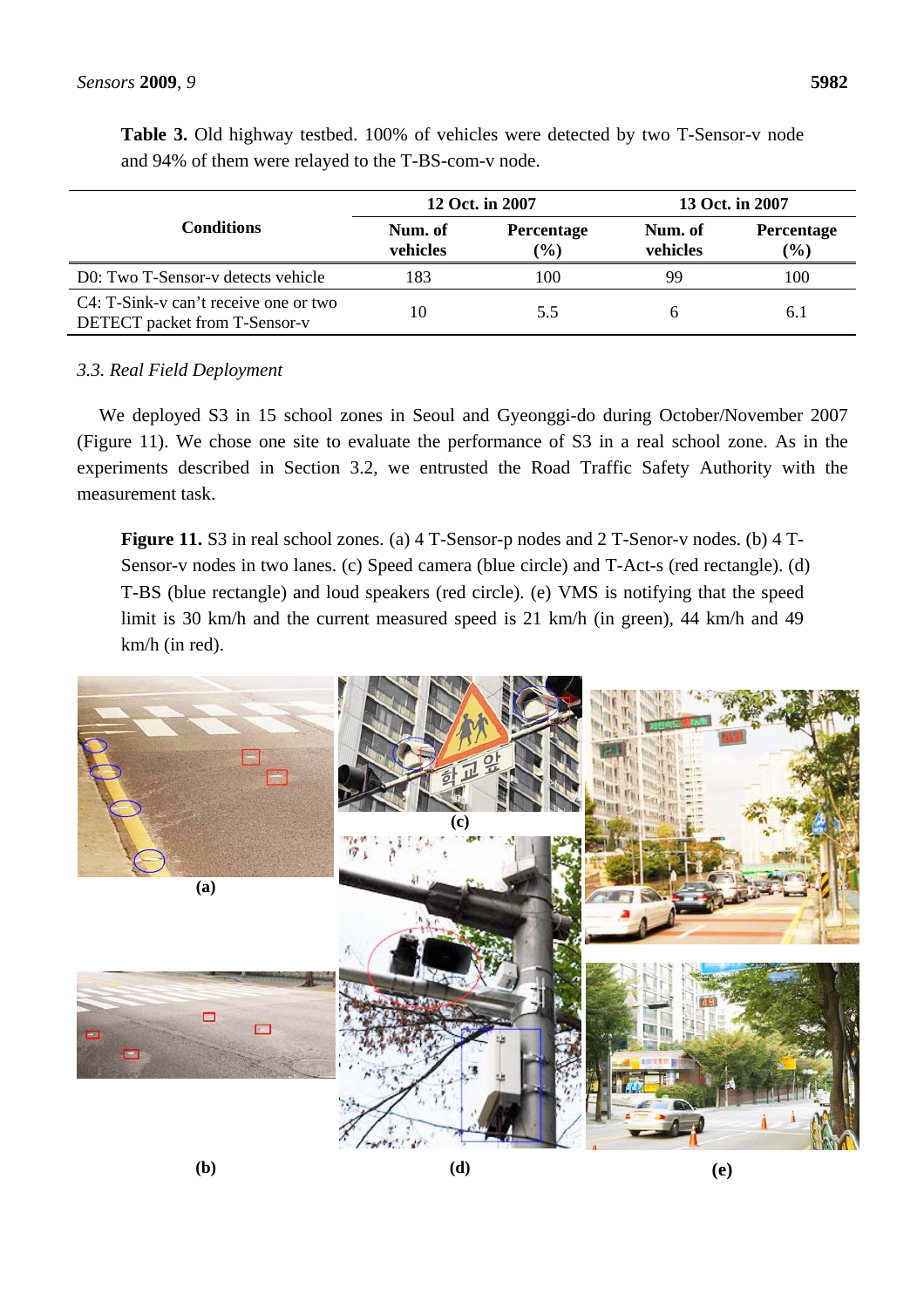In the test site, there were two lanes [Figure 11(b)] in each direction where S3 was deployed. For comparison, the standard tape switch based speed measurement instrument was set up. The test was done on  $20<sup>th</sup>$  Oct. in 2007. For two lanes, the measurement was performed two times, day time (before noon) and night time (from 7 pm). Radio communication of T-Sink-v node for the lane beside the walking road was severely interfered by poles of street lamps and trees by the side of the road, and we could gather only 76% and 70% of packets for day time and night time, respectively. The MAPE of detected speed by T-Sensor-v nodes was 3.7% for both day time and night time. We summarized the test result in Table 4 and Figure 12 focusing on the lane which was nearer to the center of the road.

**Table 4.** Real field deployment results. 97.8% of vehicles were detected by two T-Sensor-v nodes and speed for 98.5% of them were calculated and delivered to the T-BS-com-v node.

|                                       | Day time                    |        | <b>Night time</b>         |        |  |
|---------------------------------------|-----------------------------|--------|---------------------------|--------|--|
| <b>Conditions</b>                     | <b>Number of vehicles</b>   | $(\%)$ | <b>Number of vehicles</b> | $(\%)$ |  |
| D0: 2 T-Sensor-v detecting            | $189 - 3 = 186$             | 98.4   | $223 - 6 = 217$           | 97.3   |  |
| D1: 1 or 2 T-Sensor-v can't detect    | 3                           | 1.6    | 6                         | 2.7    |  |
| C0: Successful end-to-end delivery    | $186 - 2 = 184$             | 98.9   | $217 - 4 = 213$           | 98.2   |  |
| C4: T-Sink-y can't receive one or two | $\mathcal{D}_{\mathcal{L}}$ |        |                           |        |  |
| <b>DETECT</b> packet from T-Sensor-v  |                             | 1.1    | 4                         | 1.8    |  |



**Figure 12.** Speed distribution and MAPE for each speed interval.

Four hundred and twelve vehicles (189 and 223 during the day and night, respectively) passed through the lane and 97.8% of them were detected by both T-Sensor-v nodes. From these, 98.5% measurement data were delivered to T-BS. The MAPE of detected speed were 4.3% and 5.2% for day time and night time, respectively. From this test we found a sensing range difference between two T-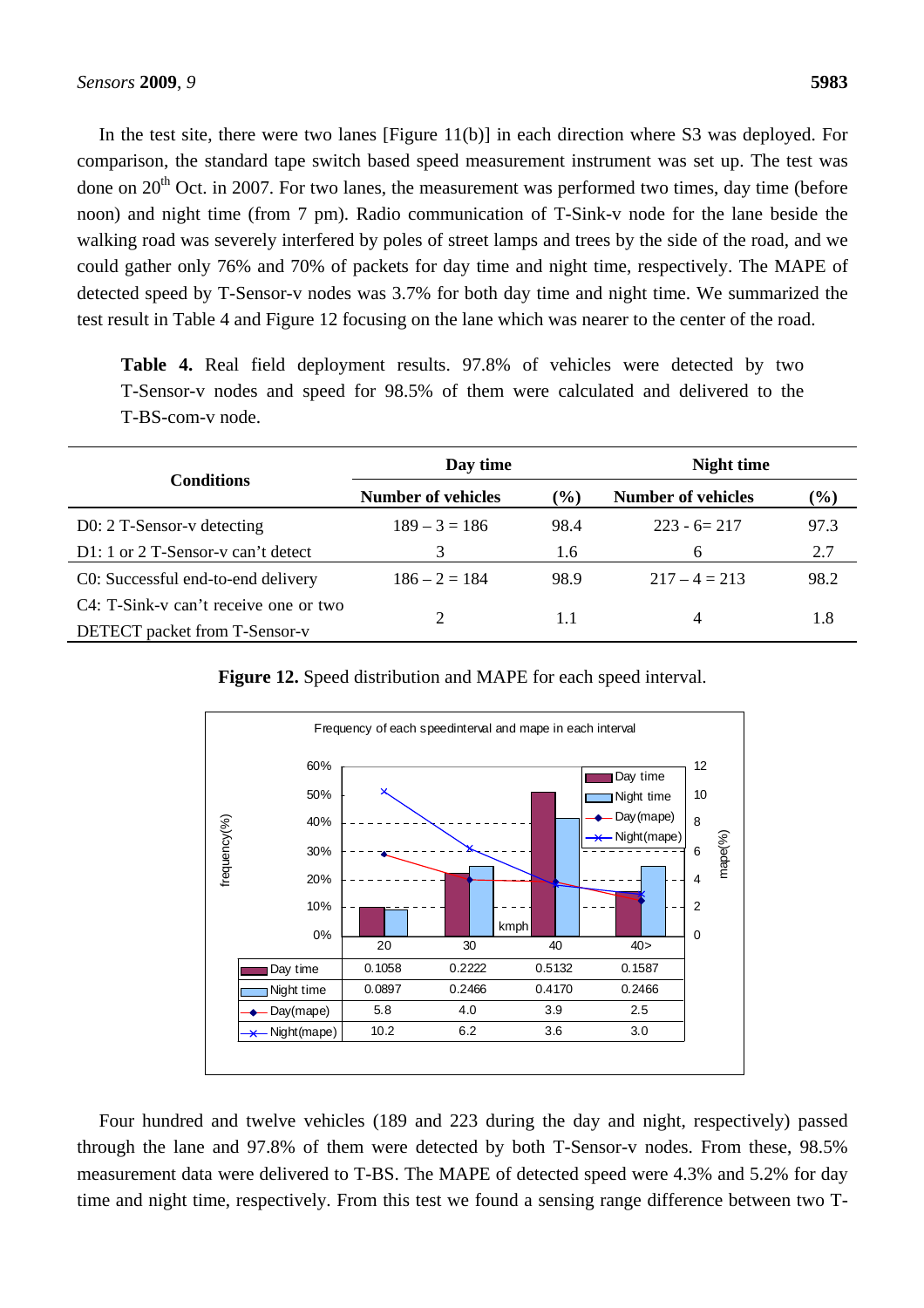Sensor-v nodes when a vehicle is not moving in a straight line above two T-Sensor-v nodes. We filtered out those vehicles by checking the raw data of the detection in DETECT packets. By using this filter, we decreased the MAPE to 3.9% and 4.7% for day time and night time, respectively. To evaluate the performance of the deployed S3, we refer to the performance of a commercial wireless vehicle detection system, Sensys Wireless Vehicle Detection Systems (VDS) of Sensys Networks Inc [15]. While SCN of S3 specializes in measuring vehicle speed and *controlling* a speed camera or VMS via WSN, Sensys Wireless VDS is a general purpose VDS that is designed to measure various traffic statistics such as occupancy, traffic volume, and speed. We compared the accuracy of SCN and Sensys Wireless VDS speed measurement. Since Sensys Networks measured the speed accuracy in 15 minute periods [15], we analyzed our results for different 15-minute periods and compared SCN to Sensys Wireless VDS in Table 5. The MAPE of S3 seems to be better than Sensys Wireless VDS, but it is not easy to compare both systems directly. Since both systems may show different results under different traffic conditions, it is necessary to deploy and evaluate SCN and Sensys wireless VDS at the same lane under the same traffic for a more accurate and fair comparison.

|                               | <b>Sensys</b> [15]           |            |                           | S <sub>3</sub>                  |                                      |            |                                   |                               |                                      |            |                       |
|-------------------------------|------------------------------|------------|---------------------------|---------------------------------|--------------------------------------|------------|-----------------------------------|-------------------------------|--------------------------------------|------------|-----------------------|
|                               | 11-19 Sep., 2006             |            |                           | In the morning on 20 Oct., 2007 |                                      |            | In the afternoon on 20 Oct., 2007 |                               |                                      |            |                       |
|                               | Avg. Speed<br>(mph)          |            |                           |                                 | Avg. Speed<br>(mph)                  |            |                                   |                               | Avg. Speed (mph)                     |            |                       |
| $15-Min$<br>Quarter<br>Number | Laser gun<br>Ground<br>Truth | <b>VDS</b> | Absolute<br>Error<br>(% ) | $15-Min$<br>Quarter<br>Number   | Switching<br>tape<br>Ground<br>Truth | <b>SCN</b> | Abs.<br>Error<br>(% )             | $15-Min$<br>Quarter<br>Number | Switching<br>tape<br>Ground<br>Truth | <b>SCN</b> | Abs.<br>Error<br>(% ) |
| $\overline{2}$                | 67.7                         | 67.4       | 0.4                       | S <sub>1</sub>                  | 21.6                                 | 21.4       | 1.1                               | S <sub>1</sub>                | 20.2                                 | 20.2       | 0.0                   |
| 5                             | 66.7                         | 64.7       | 3.0                       | S <sub>2</sub>                  | 19.5                                 | 19.2       | 1.6                               | S <sub>2</sub>                | 21.6                                 | 21.5       | 0.5                   |
| 10                            | 64.4                         | 64.4       | 0.0                       | S <sub>3</sub>                  | 18.5                                 | 18.3       | 1.3                               | S <sub>3</sub>                | 20.4                                 | 20.2       | $\mathbf{1}$          |
| 13                            | 66.6                         | 65.9       | 1.1                       | S <sub>4</sub>                  | 20.6                                 | 20.4       | 1.2                               | S <sub>4</sub>                | 20.9                                 | 21.2       | 1.4                   |
| 17                            | 67.6                         | 65.6       | 3.0                       |                                 |                                      |            |                                   | S <sub>5</sub>                | 19.1                                 | 19         | 0.5                   |
| 21                            | 66.8                         | 66.1       | 1.0                       |                                 |                                      |            |                                   | S <sub>6</sub>                | 21.6                                 | 21.4       | 0.9                   |
|                               | <b>MAPE</b>                  |            | 1.4                       |                                 | <b>MAPE</b>                          |            | 1.1                               |                               | <b>MAPE</b>                          |            | 0.7                   |

**Table 5.** Speed accuracy comparison between SCN and Sensys Wireless VDS [15].

# *3.4. Battery Life Time*

Since T-Sensor-v nodes are paved into the road, the battery lifetime is very important in deploying S3. We expanded our previous battery lifetime model in [9] to (2) (Table 6) and validated that our model reflected the real world very accurately by comparing the calculated lifetime with the measured life time. We validate our battery lifetime model by using a downscaled measurement and estimated the final battery lifetime for the real deployment by up-scaling the battery capacity.

$$
L = \frac{B}{Cc + Cs + Cp + Cr + Ci}
$$
 (2)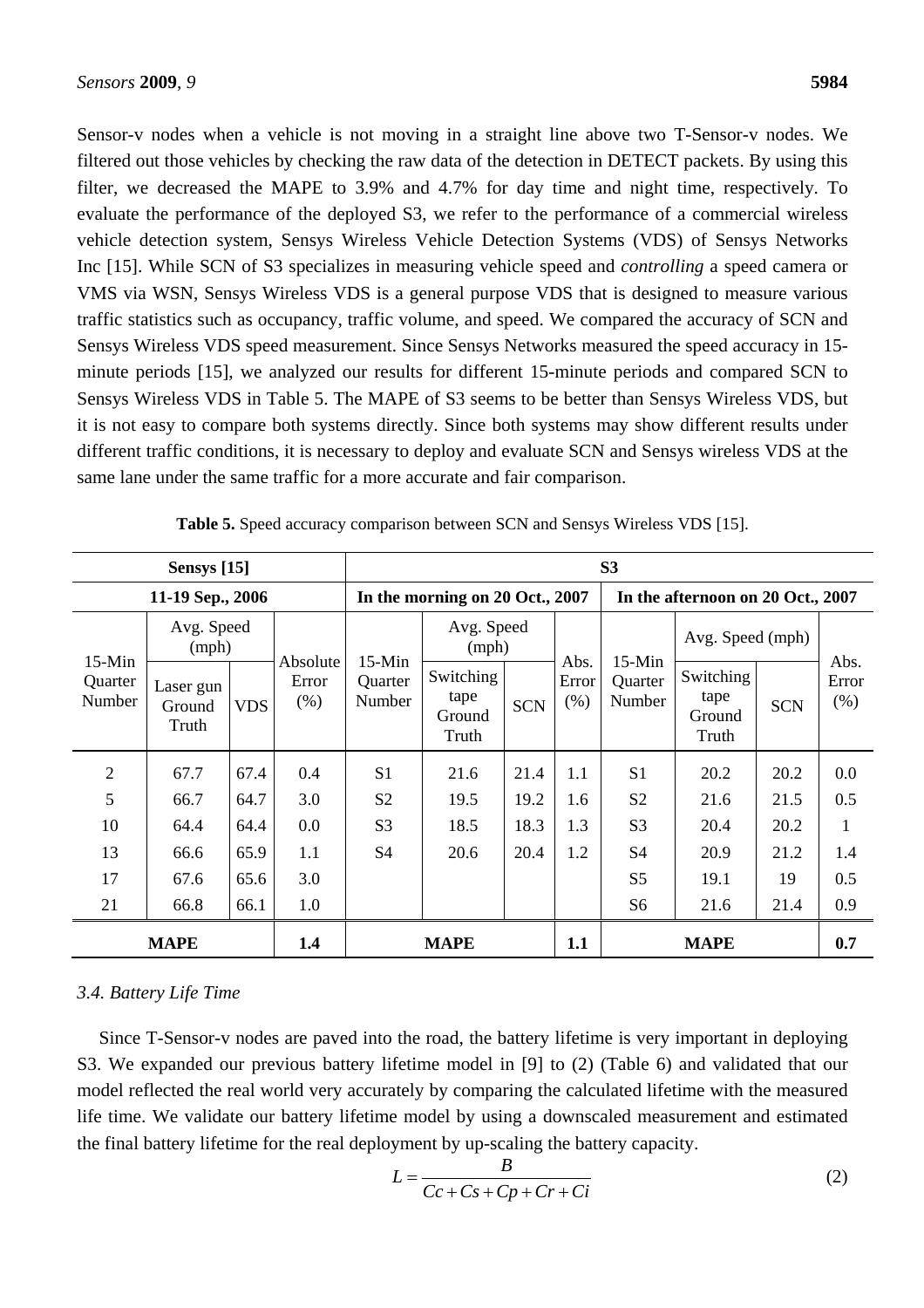To calculate the battery lifetime, we measured the actual capacity of the downscaled battery. The actual capacity of the downscaled battery was measured with a constant current consuming load after full charging. The ratio of the measured capacity of the downscaled battery to 80% of the nominal capacity of the actual battery was 1/153. In addition, we measured the power consumption profile of a T-Sensor-v node for different operation modes such as idle, sensing, active (signal processing by MCU), and transmission (MCU + transceiver). Assuming an average traffic per day of up to 155,000 vehicles (1.8 vehicles/second, 154,570 vehicles/day is the average traffic in the busiest highway in Korea from the annual traffic census in 2006), we calculated the battery life time with the model (2) in Figure 13(a). For the maximum traffic 155,000 vehicles/day, the battery life time of T-Sensor-v node was calculated to be 5.06 days [Figure 13(a)].

|  |  |  | <b>Table 6.</b> Description for each parameter in (2). |  |
|--|--|--|--------------------------------------------------------|--|
|--|--|--|--------------------------------------------------------|--|

| <b>Abbreviation</b> | <b>Meaning</b>                                                    |
|---------------------|-------------------------------------------------------------------|
| L                   | Battery life-time of T-Sensor-v node (h)                          |
| B                   | The capacity of battery (mAh)                                     |
| Cc                  | Average current consumption for calibrating the sensor block (mA) |
| Cs                  | Average current consumption for sensing task (mA)                 |
| Cp                  | Average current consumption for signal processing task (mA)       |
| Cr                  | Average current consumption for RF transmission task (mA)         |
| Ci                  | Average current consumption for idle task (mA)                    |

**Figure 13.** (a) Calculated battery-life time using the measured downscaled battery capacity and the measured current consumption profile of T-Sensor-v node. (b) Estimated battery life time with the actual battery and the measured current consumption profile of T-Sensor-v node.

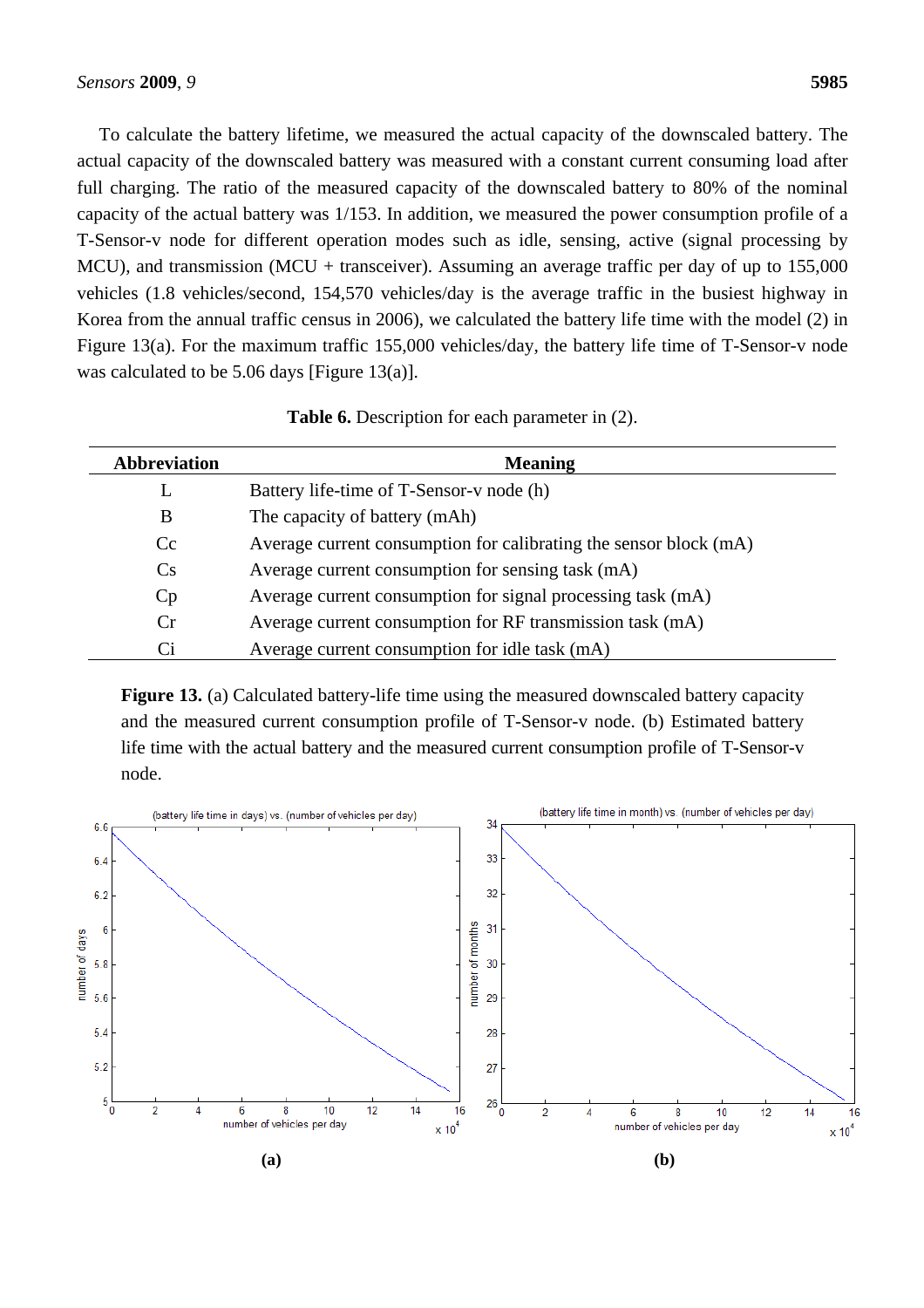To validate the model, we performed measurement with a downscaled battery. We programmed a T-Sensor-v node to detect 1.8 vehicles/second and transmit the detection information through the transceiver, CC2420. We measured the battery level up to 3.0V, which is the minimum level to run a T-Sensor-v node. The result was 5.07 days (5 days 1 hour 40 minutes in Figure 14), while the calculated duration was 5.1 days. We can estimate that the battery life time of T-Sensor-v node will be  $5.07 \times 153/365 = 2.13$  years by up-scaling the battery capacity, and this result is consistent with the battery lifetime from the proposed model [Figure 13(b)].

**Figure 14.** Battery-level (V) vs. time (D:HH:MM). Digital Voltage Meter (DVM) was used to measure the battery-level and T-Sensor-v node itself monitored its battery-level.



### **4. Conclusions**

To keep children safe in a school zone, reducing vehicle speed and removing obstacles such as illegally parked vehicles that hinders drivers' views are required. To meet these requirements, we proposed a novel WSN application called School zone Safety System (S3). We developed the baseline-tracking vehicle detection algorithm (BTDA) and implemented a distributed speed measurement algorithm. From the extensive experiments in various testbeds, we evaluated the performance of S3 on the following points: detection performance, speed measurement accuracy, and stability. S3 could detect 100% of vehicles in the testbeds. MAPE of S3 was 3–4% for speeds between 17 km/h and 113 km/h. A battery life time model for T-Sensor-v node was proposed and validated with a downscaled measurement. Both of the model and up-scaling method estimated the battery life time of T-Sensor-v node to over two years which met the design goal of our project. Finally, S3 were deployed in 15 school zones and one of the school zones was used to evaluate the performance of S3 in the real field. Since the first deployment in 2007, S3 has been in operation for over one year in 15 school zones, thus demonstrating their robustness. Topics for future work include the following: enhancing the speed measurement accuracy and radio communication performance, and the development of a solar cell based T-Sink-v node.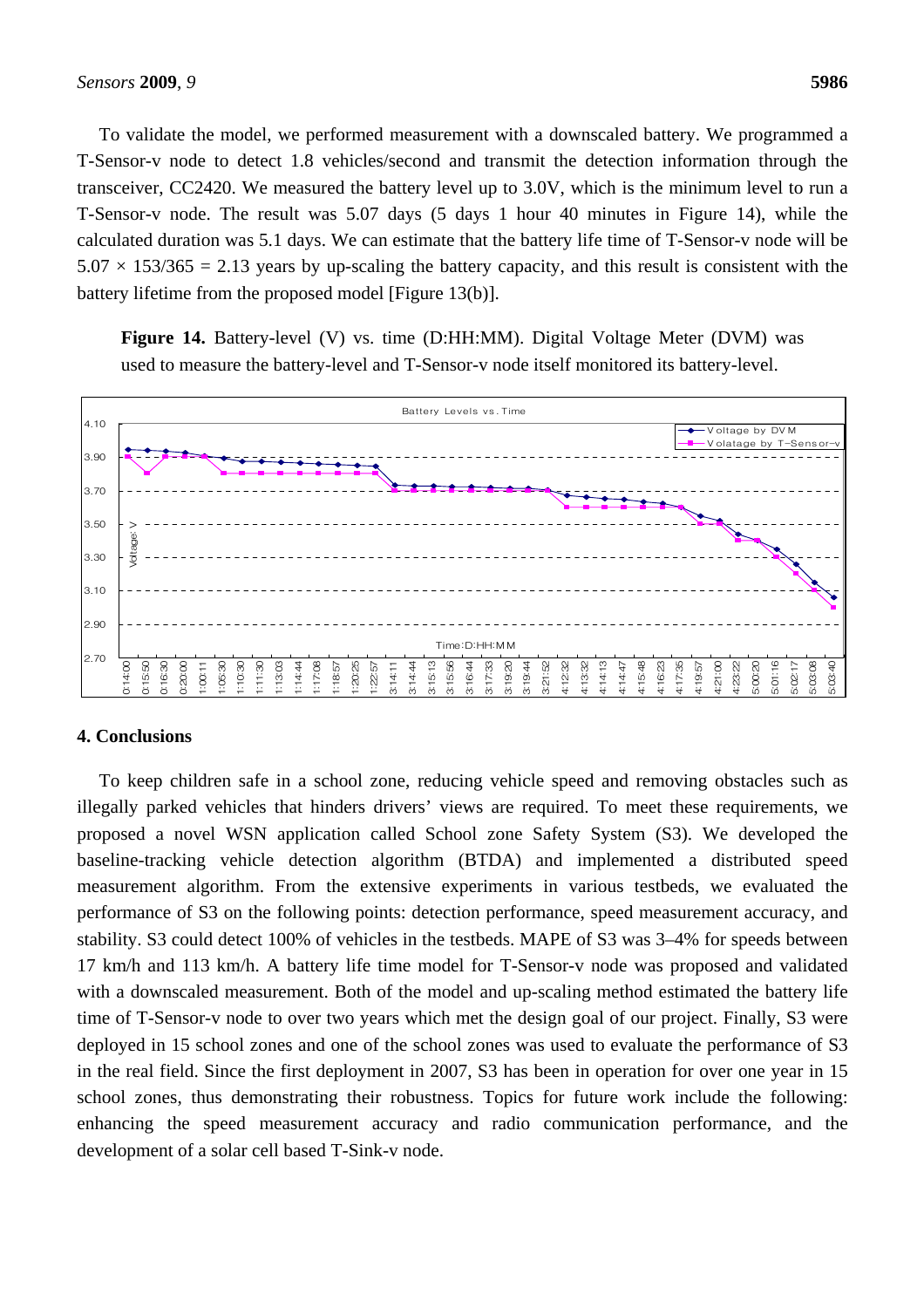## **Acknowledgements**

This work was supported by the Korea Science and Engineering Foundation (KOSEF) grant funded by the Korea government (MOST) (No. R0A-2007-000-10038-0) and by the MKE (Ministry of Knowledge Economy), Korea, under the ITRC (Information Technology Research Center) support program supervised by the IITA (Institute of Information Technology Advancement) (IITA-2009- (C1090-0902-0047)).

We would also like to acknowledge and thank Jinsung Rho, Youngjin Kwon, Joohong Kim, and Youngho Kim for their invaluable ideas and advice during the course of the S3 project.

# **Appendix**

| A1) Abbreviations defined in the paper. |                                               |  |  |
|-----------------------------------------|-----------------------------------------------|--|--|
| Abbreviation                            | <b>Meaning</b>                                |  |  |
| <b>BTDA</b>                             | Baseline-Tracking vehicle Detection Algorithm |  |  |
| <b>PCN</b>                              | Parking/Stopping Control sub-network          |  |  |
| S3                                      | School zone Safety System                     |  |  |
| <b>SCN</b>                              | Speed Control sub-network                     |  |  |
| TSN                                     | <b>Telematics Sensor Network</b>              |  |  |

# **References and Notes**

- 1. Sung, J.; Ahn, S.; Park, T.; Jang, S.; Yun, D.; Kang, J.; Yoo, S.; Chong, P.K.; Kim, D. Wireless Sensor Network for Cultural Property Protection. In Proceedings of the 1st IEEE International Workshop on Applications of Ad hoc and Sensor Networks (AASNET2008, in conjunction with AINA2008), Okinawa, Japan, March 25-28, 2008.
- 2. Yoo, S.; Kim, J.; Kim, T.; Ahn, S.; Sung, J.; Kim, D. A2S: Automated Agriculture System Based on WSN. In Proceedings of the 11th Annual IEEE International Symposium on Consumer Electronics (ISCE2007), Dallas, TX, USA, June 20-23, 2007.
- 3. Phan, T.; Kwan, B.W.; Tung, L.J. Magnetoresitors for Vehicle Detection and Identification. In Proceedings of IEEE International Conference on Systems, Man, and Cybernetics, Orlando, FL, USA, October 12-15, 1997.
- 4. Kanian, A.N. *A Wireless Sensor Network for Smart Roadbeds and Intelligent Transportation Systems*, Master Thesis, MIT: Cambridge, MA, USA, 2000.
- 5. Cheung, Y.S.; Coleri, S.; Dundar, B.; Ganesh, S.; Tan, C.; Varaiya, P. Traffic Measurement and Vehicle Classification with a Single Magnetic Sensor. *J. Trans. Res. Board* **2004**, *1917*, 173-181.
- 6. Cheung, Y.S.; Coleri, S.; Varaiya, P. Traffic Surveillance with Wireless Magnetic Sensors, In *Proceedings of the 12th ITS World Congress*, San Francisco, CA, USA, November 2005.
- 7. Ding, J.; Yiu, S.; Tang, C.; Varaiya, P. Signal Processing of Sensor Node Data for Vehicle Detection. In Proceedings of the 7th International IEEE Conference on Intelligent Transportation Systems, Washington DC, USA, October 3-6, 2004.